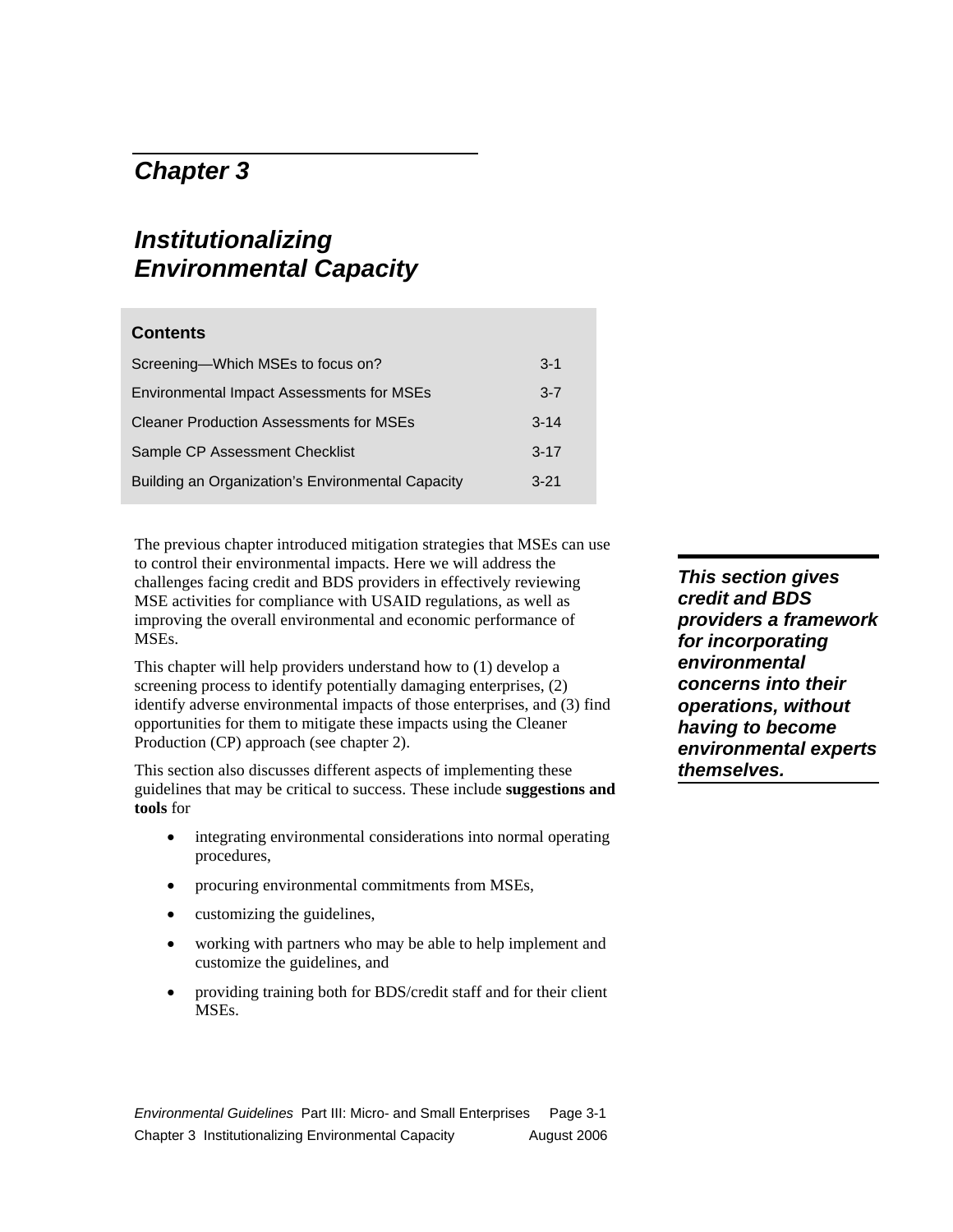# **Screening Roles and**

**Responsibilities** 

Screening requires the cooperation of different stakeholders to avoid environmental damage and help MSEs contribute to development objectives.

- MSEs, the focus of the screening process
- Assistance provider, the entity that is directly assisting the MSE (i.e., the BDS provider or direct lender)
- USAID mission, providing oversight of the assistance providers programs
- Intermediate credit institutions, which play a mediating role between the mission and the direct assistance provider

### **Screening—Which MSEs to Focus On?**

In applying environmental oversight to MSE activities, one of the first steps for BDS and credit providers is to categorize the MSEs they work with according to the types and seriousness of environmental impacts they generate. A BDS or credit provider needs to ensure that assistance for an MSE complies with local, national, USAID, or its own organizational environmental policies. Yet, it is unreasonable to expect BDS and credit providers to conduct a detailed assessment of the impacts of every MSE they work with. The goal of the screening phase is to determine quickly and easily if an assistance request from an MSE (for a loan, business planning, accounting training, etc.) will need environmental review before it can be approved.

The sample screening framework proposed in these guidelines uses information about an MSE's subsector to characterize its expected environmental impacts. This approximation will not be true for all circumstances, but it allows staff members with limited environmental expertise to process a large number of requests for assistance quickly and easily. This framework emphasizes flexibility and collaboration to suit a wide variety of MSE development scenarios. It can be easily modified to address the specific needs of each BDS and credit provider. (See "Developing a Customized Screening Process," page 5.) Although they may seem burdensome at first, initial screenings are intended to help BDS and credit organizations become more efficient in applying environmental guidelines to their operations. This overall pre-assessment effort can also help minimize the costs of incorporating environmental concerns into the smallest projects.

### *Roles and Responsibilities*

Screening requires input from many different participants—including the MSE, the BDS or credit organization, and the USAID mission—in order to provide development assistance to as many MSEs as possible while mitigating the most serious potential environmental problems.

**MSEs.** The MSE is the focus of the screening process. The MSE asks an assistance provider (BDS or credit organization) for some type of assistance, which must be screened for potential environmental impacts before being approved. The MSE is responsible for providing any needed information about its financial and environmental performance to the BDS or credit organization, to fulfill screening requirements. For most MSEs, this information will be very limited, and may not differ from the ordinary business information collected by BDS and credit providers. The MSE is also responsible for working with the BDS or credit organization to develop mitigation and monitoring plans (MMPs) and to perform any required monitoring.

**Assistance providers.** The assistance provider (BDS and/or credit provider) is the entity that will be directly providing the requested assistance (loan, training, technical assistance, etc.) to the MSE. To ensure that any assistance meets USAID requirements for environmental performance, the provider must fulfill three main responsibilities:

*Environmental Guidelines* Part III: Micro- and Small Enterprises Page 3-2 Chapter 3 Institutionalizing Environmental Capacity **August 2006**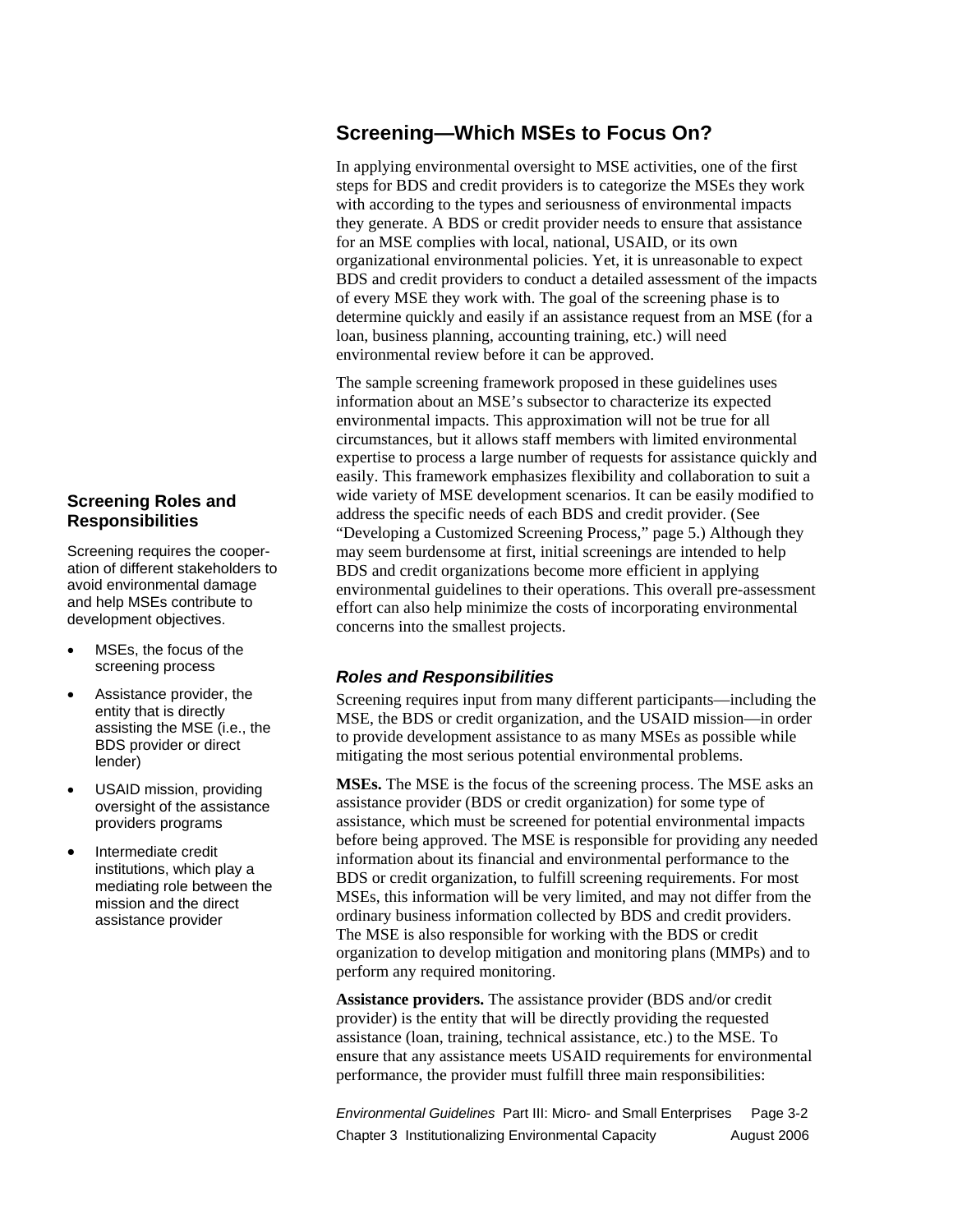- create appropriate screening criteria and procedures, working with the USAID mission and referencing the governing Initial Environmental Examination (IEE) conducted by USAID;
- help selected MSEs create and implement required MMPs;
- oversee any monitoring activities required in the MMP.

These responsibilities typically require participation from the assistance provider's environmental officer (EO) and the person handling the MSE's assistance request (loan officer, business consultant, field staff, etc.), hereafter referred to as the caseworker.

**Missions.** The USAID mission oversees the assistance provider's development activities. In providing environmental oversight, the mission has two main responsibilities:

- work with the assistance provider to develop and approve its screening process.
- help the assistance provider address any assistance requests that are not covered by the existing screening process.

For example, the mission would help the provider screen MSEs newly identified as generating environmental impacts of concern. Typically, the mission environmental officer (MEO) participates in these activities.

**Intermediate credit institutions (ICIs).** ICIs serve as intermediaries between the mission and direct credit providers. In this role, ICIs are responsible for ensuring that direct lenders develop appropriate screening procedures, as described above, and for giving the mission information showing that the screening is being carried out.

### *Screening Process*

 $\overline{a}$ 

Screening is expected to be completed by caseworkers without environmental expertise, using simple tools, and may take no more than a few minutes to complete. Figure 1 (next page) provides an overview of the proposed sample screening process. Screening begins when an MSE makes a request for assistance that the assistance provider has determined is financially viable. MSE subsectors are then divided into three categories: (1) MSEs which generate environmental impacts of concern, (2) MSEs which do not generate impacts of concern but have known opportunities for CP, and (3) MSEs which do not require any further environmental action. It is expected that assistance providers will divide the most commonly assisted MSE subsectors into categories in advance, in collaboration with the USAID MEO.

If the MSE subsector does generate impacts of concern, then an **Environmental Impact Assessment (EIA)** must be performed for this enterprise before any assistance can be approved.<sup>1</sup> This is discussed below in the section on EIA for MSEs.

*Screening is expected to be completed by caseworkers without environmental expertise, using simple tools, and may take no more than a few minutes to complete.* 

 $<sup>1</sup>$  Even though an enterprise belongs to a sector that generates environmental impacts</sup> of concern, its impacts may not necessarily require a full EIA. A provider may

*Environmental Guidelines* Part III: Micro- and Small Enterprises Page 3-3 Chapter 3 Institutionalizing Environmental Capacity August 2006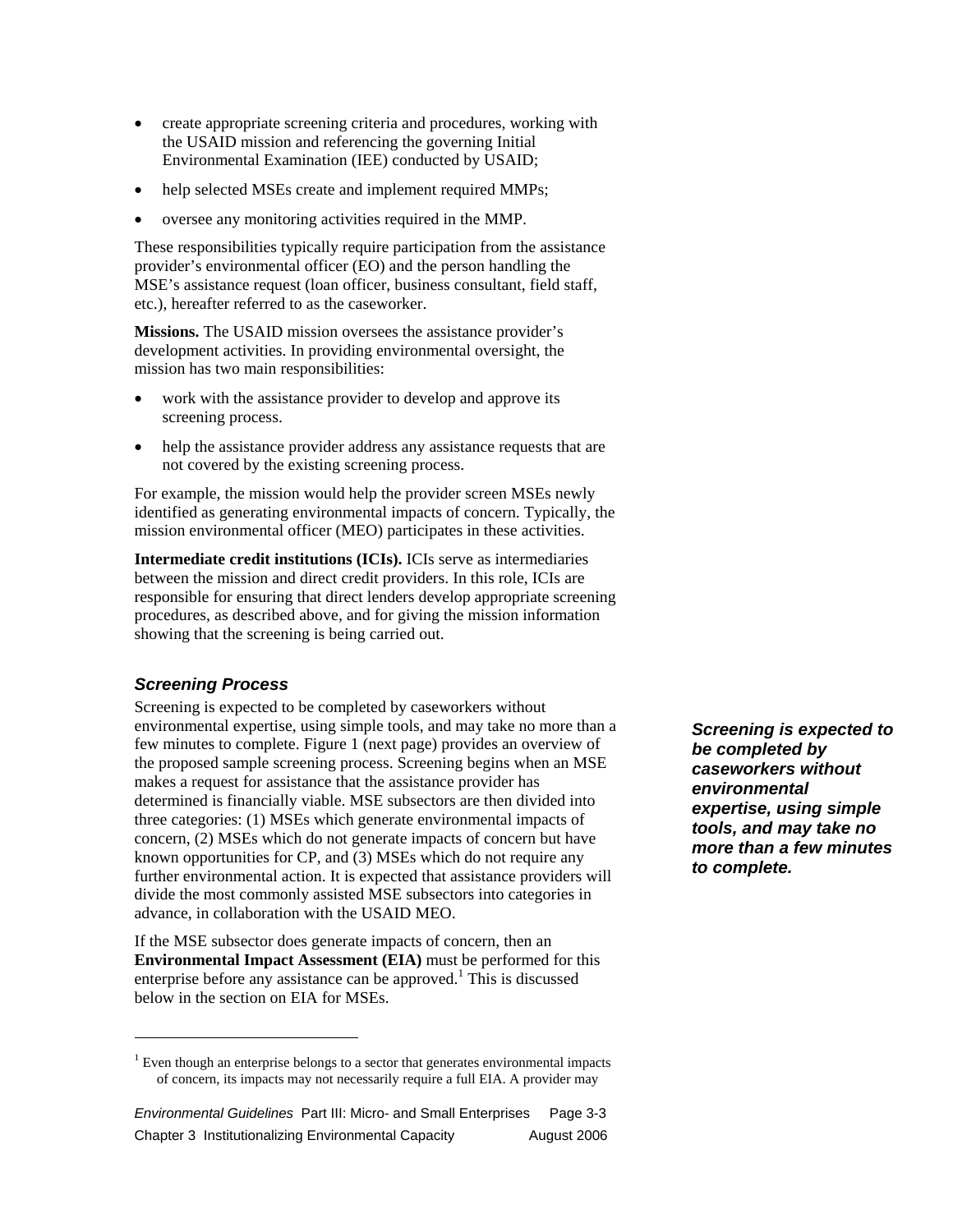If it is not known whether an MSE generates impacts of concern, it is necessary for the caseworker to notify the assistance provider's EO so that he/she may research this new subsector. The EO may need to consult with USAID mission staff as part of this research. The assistance provider should work with the MEO to determine if the EO needs to research every new subsector the provider encounters; they may decide that a minimum number of assistance requests from a new subsector is required before it must be classified. The provider also should determine if the caseworker must wait for a decision from the EO, or proceed with the screening as if the MSE does not have impacts of concern. It is very important to develop a process that does not ignore "unknown" subsectors. Otherwise, unusual assistance requests from MSEs with potentially significant adverse impacts may fail to be flagged for an EIA**.**



 $\overline{a}$ 



choose to initiate a second level of screening to see if the impacts generated by the MSE merit a full EIA. This second screening would focus on the activities of the individual MSE to categorize the MSE's specific impacts and determine if they meet EIA thresholds. In practice, however, such a screening is unlikely to exempt MSEs, and may not offer significant time or cost savings over a full EIA.

*Environmental Guidelines* Part III: Micro- and Small Enterprises Page 3-4 Chapter 3 Institutionalizing Environmental Capacity August 2006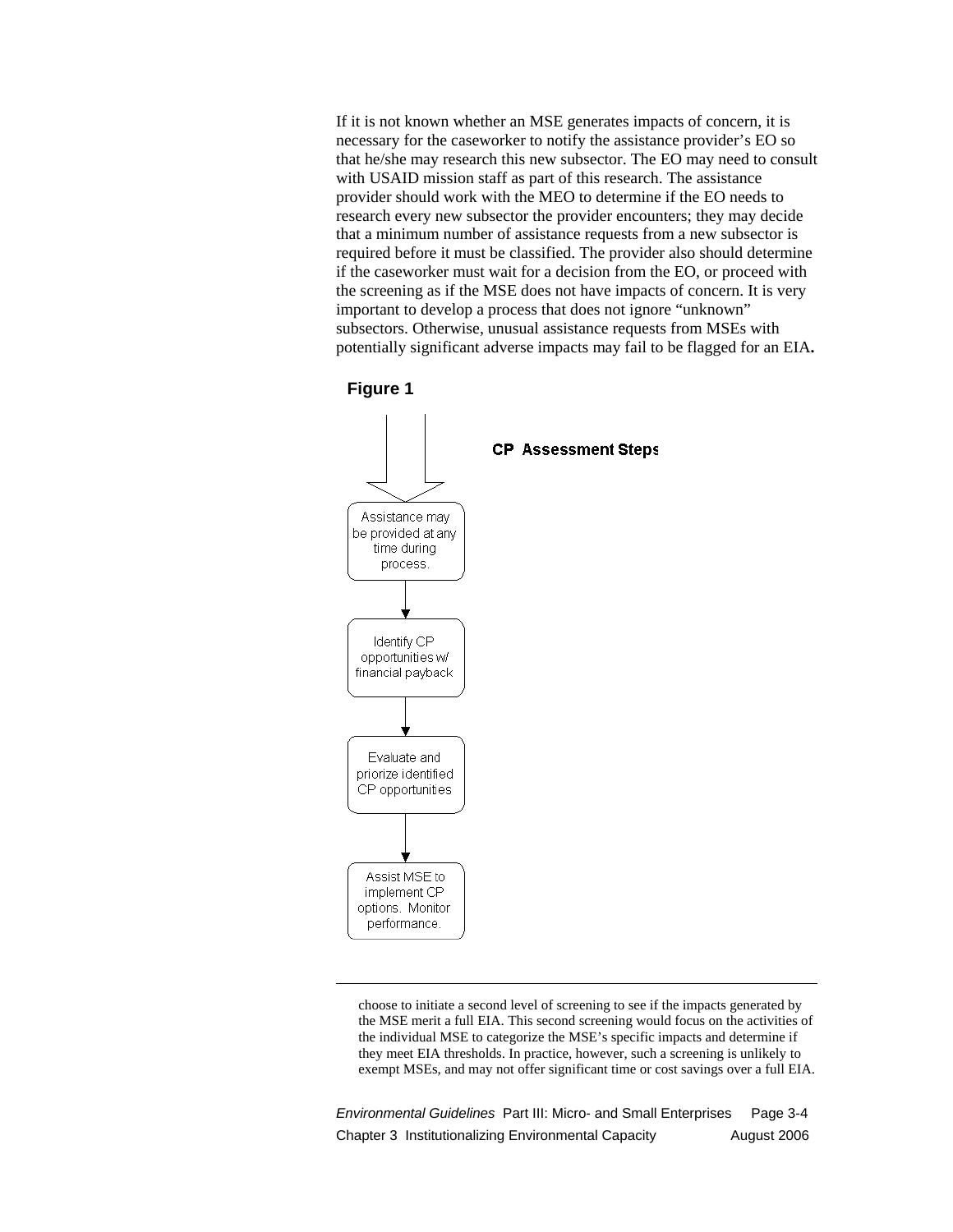If it is determined that the MSE does not generate impacts of concern, then it should be screened for known opportunities for cleaner production (CP). Most enterprises will offer opportunities with and without financial payback. If the MSE sector is known to offer CP opportunities with financial payback, then it is recommended that the assistance provider link a CP assessment with the assistance request. A CP assessment is not mandatory, but it will strongly support any other assistance activities because of its potential to improve financial performance.

If an MSE has unknown CP opportunities, it is recommended that the caseworker notify the provider's EO so that the EO may track that subsector and decide whether to conduct further research. The EO may need to consult with mission staff as part of this effort. Whether or not the screening process calls for a CP assessment, the requested assistance can be approved and processed once the CP screening step is completed.

#### *Developing a Custom Screening Process*

It is important to keep in mind that sound environmental design and implementation should be tailored to the local conditions of each project. A particular activity that is environmentally harmful in one instance may be helpful in another. Thus, assistance providers will wish to develop a customized screening process to suit their clientele and operating conditions.

#### **What if these guidelines don't make sense for my organization?**

The guidelines recognize that credit and BDS providers operate under diverse service models. Each individual organization has a particular focus and set of capabilities that make wholesale implementation of any general guidelines unwise. Furthermore, these organizations work with large numbers of clients, and these clients vary enormously in terms of their business profiles and their potential for successfully adopting new approaches to doing business (including environmentally sound approaches). Credit and BDS providers are thus encouraged, and expected, to work with USAID to adapt USAID's criteria, procedures and forms to meet their own situations. For example, they should:

- look at common mitigation or CP opportunities for the kind of clients they most frequently work with and try to judge how feasible they are in terms of technical demands and cost;
- identify environmental technologies and processes with a high rate of return; and
- set screening thresholds to identify MSEs that will need to implement environmental measures in exchange for assistance.

**How do I set threshold criteria for environmental performance?**  As mentioned in the "Roles and Responsibilities" section, developing a screening process requires collaboration between the assistance provider and the mission (and in some cases the intermediate credit institution). The mission and the assistance provider should use these guidelines and the IEE as a basis for setting up a tailored screening process that suits both parties. These guidelines do not attempt to identify specific

*Environmental Guidelines* Part III: Micro- and Small Enterprises Page 3-5 Chapter 3 Institutionalizing Environmental Capacity August 2006 *Sound environmental design and implementation should be tailored to local conditions. An activity that is environmentally harmful in one instance may be helpful in another.*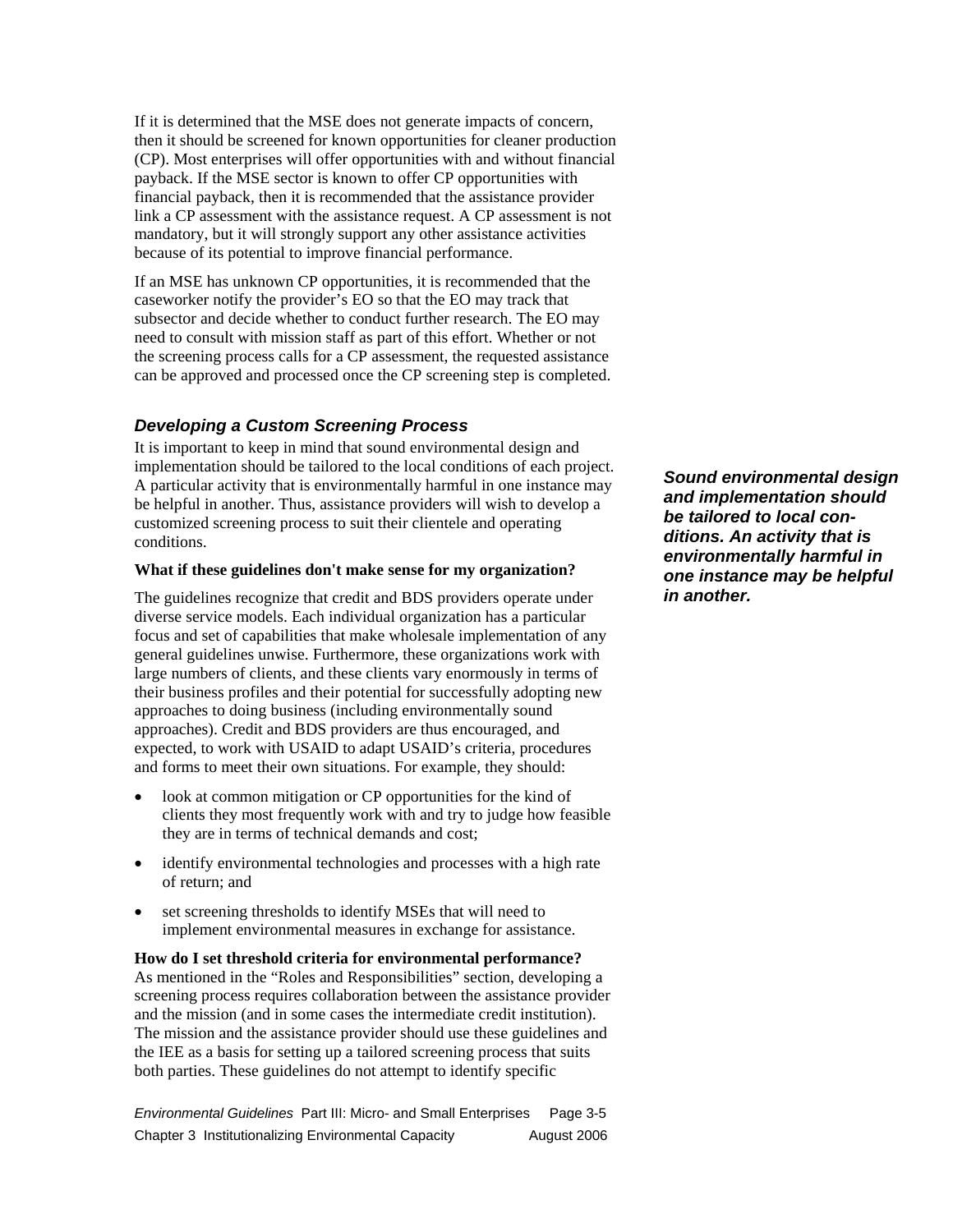*In screening its applicants, a provider needs to consider how far giving a loan or business services to a commercial activity will contribute to a substantial environmental problem if the effects of the activity are not mitigated.* 

thresholds for deciding which sectors and what kinds of enterprises should be targeted for regulatory compliance and/or CP implementation. Each organization and program should set specific thresholds for its activities. Factors to consider in deciding on screening thresholds may include:

- The environmental risk presented by enterprises of a particular sector, in general;
- The extent to which a loan or BDS support to a business activity will contribute to a substantial environmental problem if the effects of the activity are not mitigated;
- The extent of opportunities for profitable CP;
- The size of the enterprise;

 $\overline{a}$ 

• The significance of the assistance being given to the enterprise (e.g., the size of the loan or the level of BDS support).

These guidelines offer several tools to aid assistance providers and missions in developing their own threshold criteria. To help them determine if an MSE generates damaging environmental impacts, Annex B includes a list that classifies a wide variety of MSEs according to the potential severity of their environmental impacts. Assistance providers may wish start with this list to select and categorize the MSEs with whom they work. Alternatively, they may wish to focus on only the highest-priority subsectors, such as those for which CP fact sheets have been prepared (see chapter 4). Assistance providers may also wish to check with local environmental regulatory agencies, which sometimes prepare their own lists of sectors of concern.<sup>2</sup>

#### **Do I need to consider compliance (or lack thereof) with in-country environmental regulations?**

BDS and credit providers should identify all relevant environmental regulations and municipal ordinances (including relevant zoning requirements, if any) that apply to the MSEs with which they work. These organizations should help their clients meet or exceed in-country standards.

#### **To what extent should entrepreneurs, workers and communities be involved?**

In customizing their environment review procedures (and in conducting EIAs), organizations may wish to set up an interactive appraisal process. This would involve working closely with enterprise owners/staff and affected communities, who are best suited to understanding and responding to MSE environmental issues. Doing so can result in the

*Environmental Guidelines* Part III: Micro- and Small Enterprises Page 3-6 Chapter 3 Institutionalizing Environmental Capacity **August 2006** 

 $2^2$  For assistance providers that choose to screen individual enterprises, Annex C provides a sample MSE loan screening form which could also be adapted to suit BDS needs. This form is a comprehensive example of an enterprise-level screening form—likely to be used only for enterprises of a subsector known to present environmental impacts of concern. An assistance provider choosing to screen individual enterprises would need to develop its own, focused version of this form, along with appropriate decision-making criteria and procedures.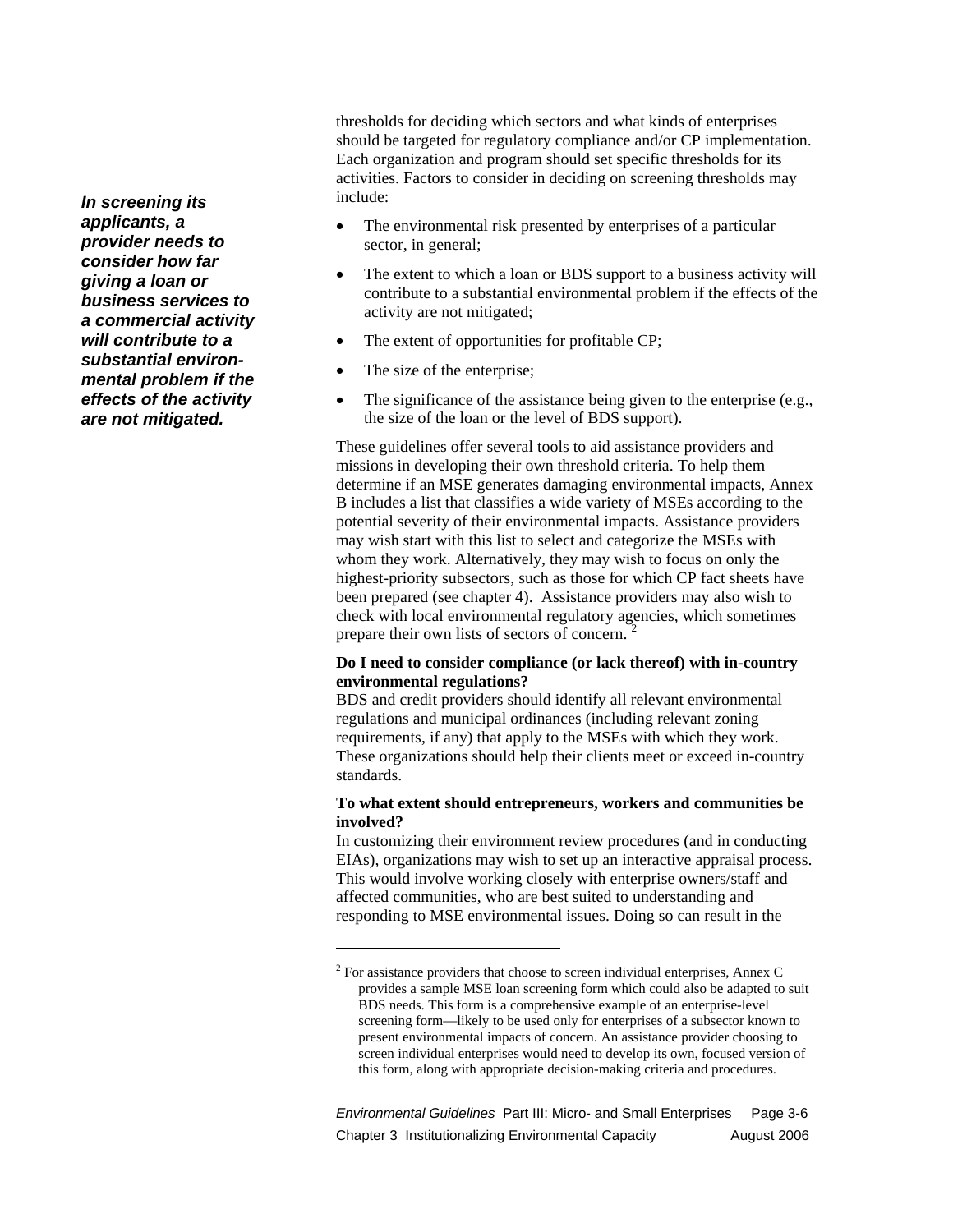development of better understanding of the problems and constraints, as well as workable, creative solutions that gather support from all parties.

One such approach is known as Participatory Subsector Analysis (PSA). Under PSA, MSE community and organization members examine every stage of production or distribution for inefficiencies. This process can help stakeholders understand "a whole array of factors related to the production process, working environment, technology, resource use, and end use of waste."<sup>3</sup> Excellent reference works are available to provide guidance on PSA and other methods of involving the community in developing solutions to MSEs' environmental problems.<sup>4</sup>

It should be noted that while stakeholder involvement can lead to higher project success rates, it can also come with high transaction costs. That is, it can require much more investment of time and resources per project than other approaches because of the give-and-take involved. Support and credit organizations for MSEs have to balance these transaction costs with the need for location-specific information and stakeholder buy-in. For example, it is unrealistic and imprudent to expect assistance providers to perform an assessment and obtain stakeholder participation for the smallest individual MSE loans.

For the smallest loans, it is recommended that providers rely upon standardized tools as starting points. Stakeholder participation is perhaps most useful in helping providers set up standard screening protocols and to process MSE assistance requests that will require an EIA.

### **Environmental Impact Assessment for MSEs**

The purpose of any EIA is to identify and mitigate environmental impacts, preferably during the design phase of the project. This is also the goal of EIA for MSEs, but the small scale of most MSE assistance projects places serious limitations on its scope. Because of the low cost of individual MSE assistance activities, EIAs must be inexpensive to complete and, when possible, offer mitigation strategies that are also inexpensive or offer financial benefits to the MSE. A suggested EIA procedure for MSEs is shown in Figure 2, next page.

Once the initial screening process has shown that the MSE requesting assistance belongs to a subsector with problematic environmental impacts, the assistance provider and MSE must work together to develop a mitigation and monitoring plan (MMP) to address the MSE's specific impacts. This MSE cannot receive assistance until the MMP is in place.

EIA begins by identifying the specific environmental impacts generated by the MSE. Once the impacts are identified, they must be assessed to determine if mitigation is required. For each impact that requires mitigation, a mitigation option must be selected. As discussed in Chapter 2, these can be CP options, pollution control options, or some

 $\overline{a}$ 

*Environmental Guidelines* Part III: Micro- and Small Enterprises Page 3-7 Chapter 3 Institutionalizing Environmental Capacity August 2006

#### **Participatory Subsector Analysis: Pros and Cons**

To customize their screening processes, assistance providers may decide to conduct a Participatory Subsector Analysis (PSA). Under PSA, MSE community members and provider staff look closely at every stage of production or distribution for inefficiencies. This can lead to

- better understanding of the firms' problems and constraints
- workable, creative solutions that gather support from all parties

On the other hand, because of the give-and-take involved, it can require

• much more time and resources per project than other approaches

For the smallest loans, providers should probably start with standardized assessment tools.

<sup>&</sup>lt;sup>3</sup> Srinivas and Pallen 1998.

<sup>&</sup>lt;sup>4</sup> e.g., Srinivas and Pallen, Pallen.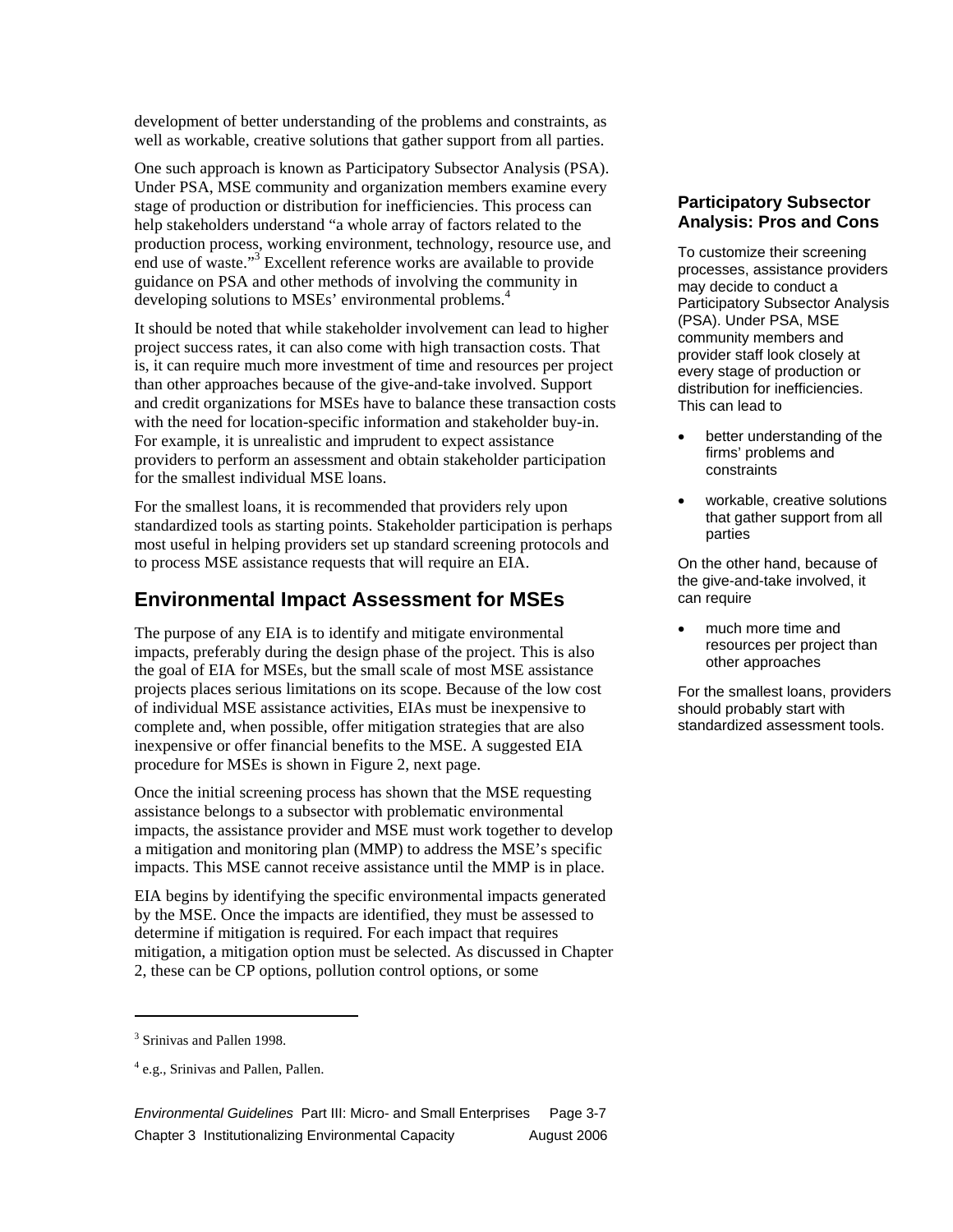

\* Plan may need to be submitted to MEO for approval. Thresholds for submitting should be negotiated with MEO in advance

combination of the two. The mitigation strategy must ensure that the impacts are reduced to required levels, regardless of financial payback.

The selected options should be then formally written down as an MMP. This plan must be approved by the assistance provider's EO or, if necessary, the mission, before implementing the mitigation strategies. Assistance is contingent on approval. Although the assistance provider may internally process the assistance request, it cannot give any credit, training, or other assistance until the MMP has been approved.

Once the MMP is approved and the assistance begins, the provider must aid the MSE in implementing the plan. The MMP may specify that monitoring is to be performed by either the MSE or the assistance

*Environmental Guidelines* Part III: Micro- and Small Enterprises Page 3-8 Chapter 3 Institutionalizing Environmental Capacity **August 2006** 

*Because most MSE assistance projects are so small, EIAs must be inexpensive to complete and, when possible, offer mitigation strategies that are also inexpensive or offer financial benefits to the MSE.*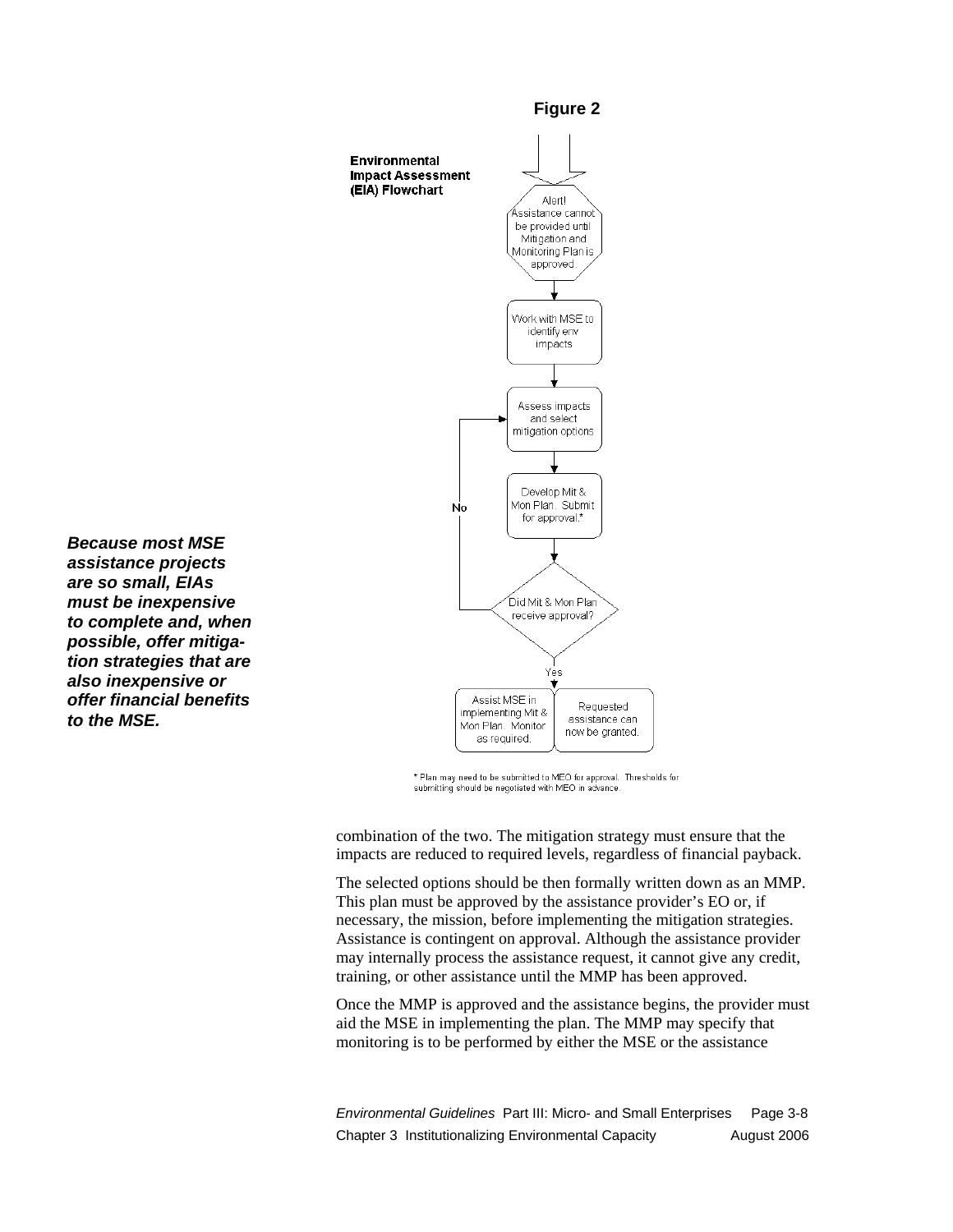provider. In either case, it is recommended that the provider perform some monitoring or oversight of the MSE's compliance with the MMP.

#### *Guidance for Writing Mitigation and Monitoring Plans*

Guidance for choosing mitigation strategies is covered in Chapters 2 and 4 of this section of the *Guidelines*. Chapter 2 introduced pollution control and CP mitigation strategies for MSEs. Chapter 4 describes various mitigation strategies for specific MSE subsectors known to have both significant environmental impacts and CP opportunities. In addition to the guidance provided in these chapters, there are two other topics to be considered when preparing MMPs.

First, assistance providers often work with MSEs in the same or related subsectors. Thus the types of impacts they generate and the preferred mitigation strategies may be consistent from project to project. If so, assistance providers may choose to create templates for MMPs. These templates would reduce the cost and decrease the time required to create them. Using consistent MMPs may help providers to "fast-track" similar projects through the approval process, and a small number of templates may serve to cover the majority of MSE projects requiring mitigation. These templates should be approved by the USAID mission, and input from the micro-entrepreneurs, their employees, and their communities should be used when drafting specific MMPs from the templates.

Second, even if the types of projects or MSEs it works with are too varied for the provider to use templates for MMPs, many may be common to all MMPs. Good practices that can be followed, in varying degrees, by a wide variety of micro-enterprises<sup>5</sup> include:

#### **Work Space Organization and Storage Strategies**

- $\checkmark$  Rearrange work space to reduce risks, improve efficiency, and make it easier to keep the space orderly and clean.
- $\checkmark$  Use pans and screens to prevent deposits of oil, liquid wastes or water from accumulating on the surrounding floors.
- $\checkmark$  Keep work areas clean, remove all rubbish from the work space, and situate receptacles for waste and debris in convenient places.
- $\checkmark$  Never use gasoline to clean things.
- $\checkmark$  Ensure that there is proper ventilation for indoor operations.
- $\checkmark$  Install proper lighting.

 $\overline{a}$ 

- $\checkmark$  Set aside special areas for storing raw materials, finished products, tools and accessories..
- $\checkmark$  Keep hazardous products away from wells, springs and other water sites

*Environmental Guidelines* Part III: Micro- and Small Enterprises Page 3-9 Chapter 3 Institutionalizing Environmental Capacity **August 2006** 

#### **Advantages of Templates for MSEs' Mitigation and Monitoring Plans**

If assistance providers work with many MSEs in the same few sectors, they may find it helpful to create templates for mitigation and monitoring plans (MMPs). Using templates, providers may:

- shrink the cost and the time needed to create MMPs.
- be able to "fast-track" similar projects through the approval process

A small number of templates may cover most MSE projects requiring mitigation.

<sup>&</sup>lt;sup>5</sup> Sources: Srinivas and Pallen 1998, citing multiple sources.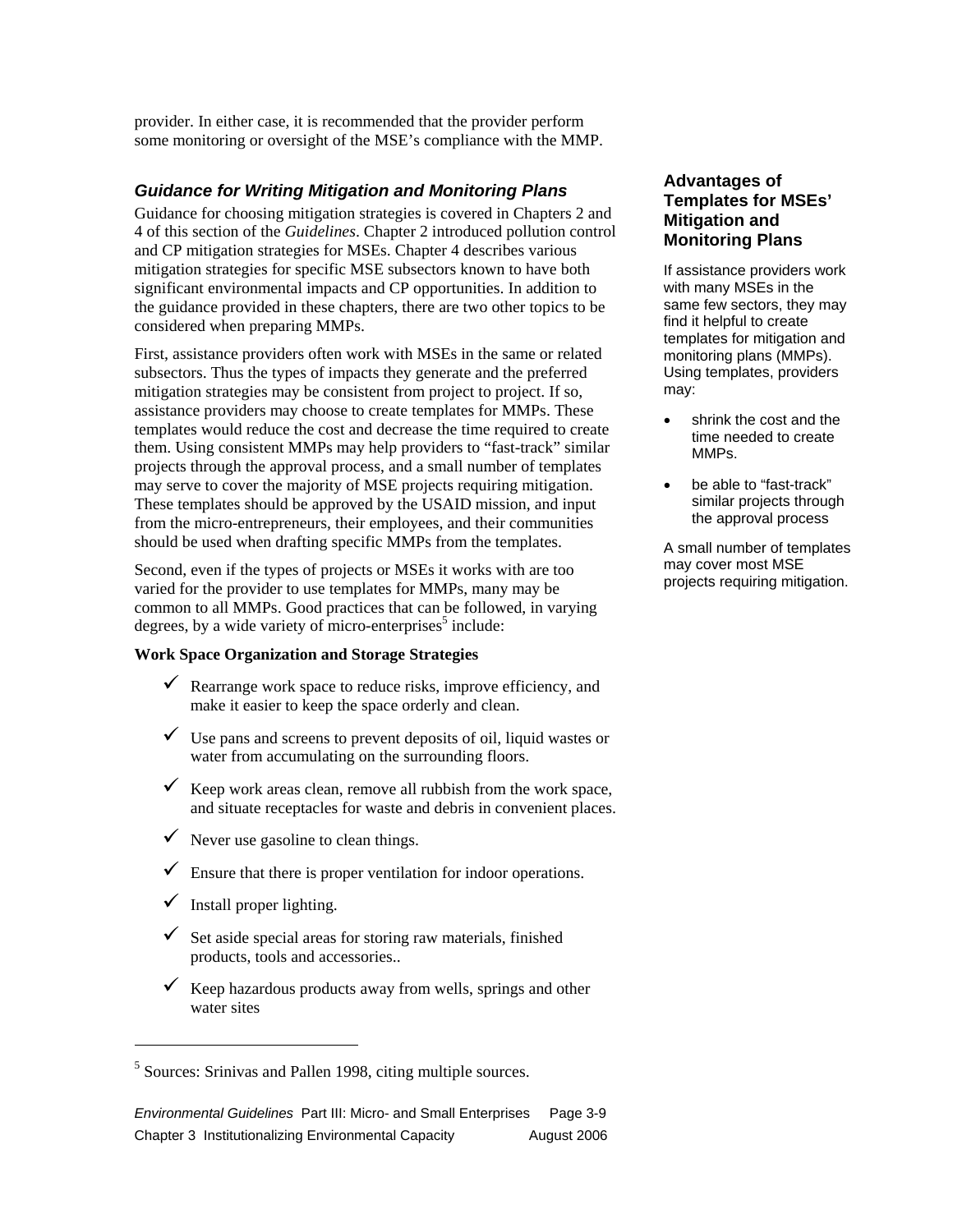#### **Tips on Monitoring Programs**

- EIA monitoring should be integrated into existing monitoring programs.
- Choose relevant indicators for monitoring.
- Link monitoring to employees' activities and reviews.
- Work with partners to maximize resources and expertise.
- Monitoring can be intermittent and based on a sample.
- Cleaner production can reduce monitoring costs.
- $\checkmark$  Store flammable products away from all sources of heat or ignition. Remember that heat sources include electrical appliances, engines and motors.
- Store toxic substances out of the reach of children and animals. If possible, place them in a separate locked cabinet or other secure structure.
- $\checkmark$  Keep hazardous materials in plastic containers (preferably the original containers) with tight-fitting lids. If the product is in a rusting metal or breakable container, the container should be placed within a larger plastic container with a tight-fitting lid. Clearly label the outside container with the contents and date. This label should be in a language, or use signs, understandable to people in or near the workplace.
- $\checkmark$  In home-based enterprises and farming communities, keep toxic materials away from food supplies.
- $\checkmark$  Designate specific places for handling and storing effluents and waste materials.
- $\checkmark$  Avoid using newspapers and other flammable material for packing.
- $\checkmark$  Never throw away or bury wastes in or around abandoned wells.

#### **Worker Protection Strategies**

- $\checkmark$  Assess any health and safety risks to workers from dust, fumes, odors or pollutants.
- $\checkmark$  To prepare for possible poisoning, keep clean water nearby and tell co-workers what sort of chemicals or pesticides you are using and where the labels are.
- $\checkmark$  If someone inhales pesticides or toxic chemicals, get workers to fresh air immediately.
- $\checkmark$  Shorten work periods and provide enough rest breaks to eliminate accidents caused by fatigue and to reduce health risks and annoyances caused by excessive machinery noise and vibration.
- $\checkmark$  Reduce the potential for injury by taking into account the physical differences between workers, including height, strength, and ability to handle mental stress.
- $\checkmark$  Ensure that workers use proper protective equipment, especially when toxic substances are involved.
- $\checkmark$  Ban smoking and drinking on the job.

*Environmental Guidelines* Part III: Micro- and Small Enterprises Page 3-10 Chapter 3 Institutionalizing Environmental Capacity August 2006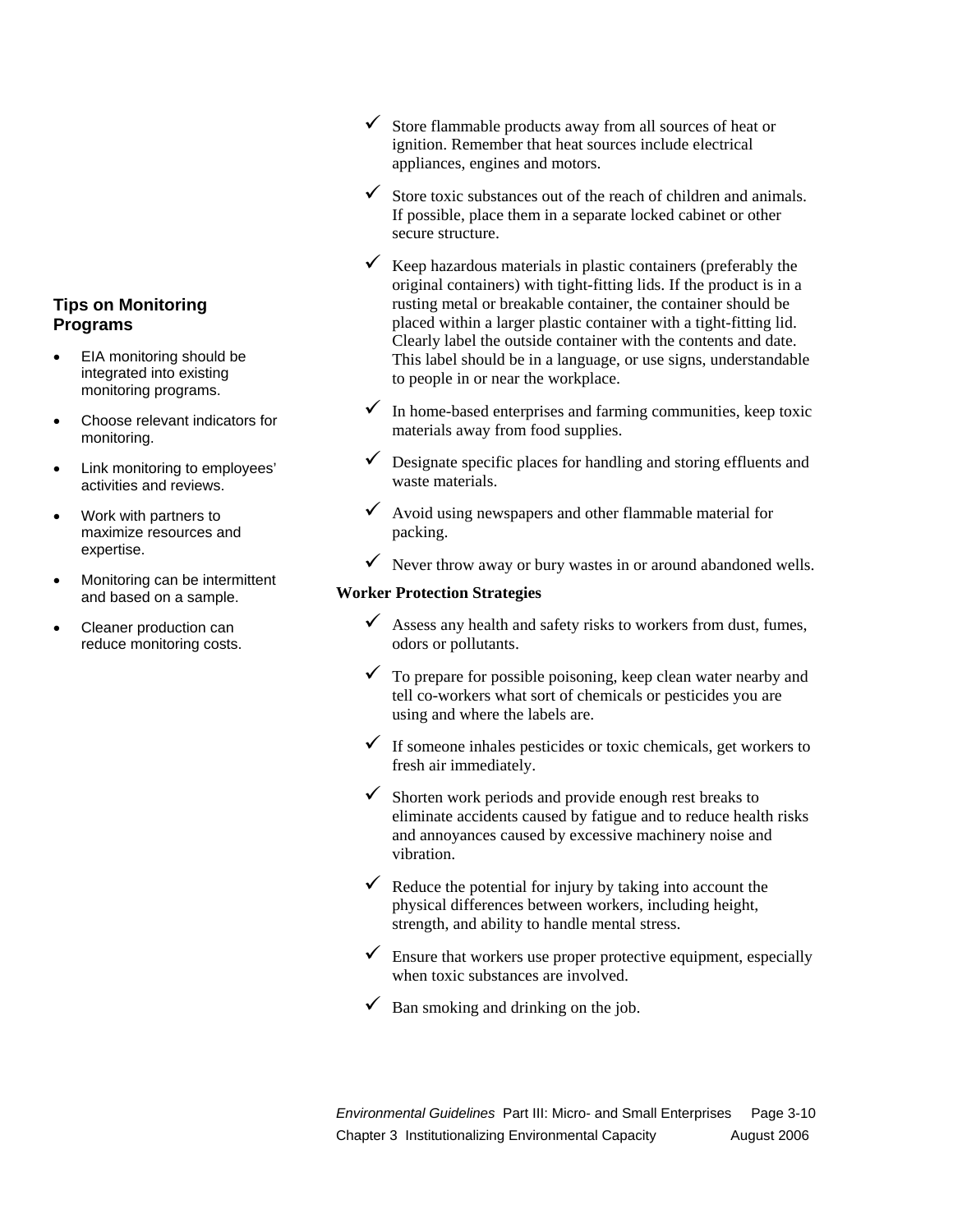$\checkmark$  Insist that workers wash thoroughly after handling dangerous or poisonous substances and wash before eating, drinking or smoking as well as after using the toilet.

### *Monitoring Techniques and Guidance*

Monitoring is the last step in the EIA process. Historically, poor performance monitoring has plagued attempts to fundamentally integrate environmental assessment into development agencies' daily activities. Yet little real change or learning on the part of either MSEs or providers occurs without effective performance monitoring systems and follow-up.

Furthermore, performance monitoring is typically *required* of private voluntary organizations (PVOs) as part of the Initial Environmental Evaluation (IEE) that ensures that a project will comply with USAID Regulation 216. Such monitoring is useful to USAID and assistance providers for several reasons:

- It shows whether, and to what extent, PVO staff are actually implementing guidelines;
- It ensures individual responsibility and accountability for implementing specific parts of the guidelines;
- It provides mechanisms for reminding PVO staff to implement guidelines (such as checklists that must be filled out for every loan);
- It provides feedback on whether environmental and economic objectives are being achieved, whether such objectives/priorities should be revised, whether mitigation techniques (including CP) work, the actual cost of such mitigation techniques, the effectiveness of partner organizations, and how guidelines might be improved;
- It ensures that mitigation measures are actually carried out by MSEs, particularly those that might otherwise cause significant environmental harm;
- It provides justification to managers and staff for the resources spent on such activities; and
- It reveals when training is needed to improve performance.

#### **Monitoring Tools**

Performance monitoring typically involves using checklists and forms that staff fill out to indicate the activities they have conducted, mitigation measures they have taken, monitoring they have carried out, follow-up actions that are needed, and the results of these activities. Table 1 (next page) provides a monitoring overview template that BDS and credit organizations could revise, based on the program monitoring that they already conduct and on the screening and EIA processes that they develop.

*Environmental Guidelines* Part III: Micro- and Small Enterprises Page 3-11 Chapter 3 Institutionalizing Environmental Capacity August 2006

#### **Example of Performance Measures/Indicators**

- Was the client aware of environmental impacts prior to contact with credit or support agency?
- Does the customer understand the cost implications of pollution?
- Has the customer evaluated pollution prevention opportunities?
- Did the MSE sign the form committing to environmental mitigation techniques?
- How many mitigation techniques were agreed upon?
- How many mitigation techniques were completed within one month of agreement? Three months? Six months?
- Did staff follow up with MSE within one month/three months/six months?
- What was the environmental/health impact of the mitigation measures? (Acquiring pre-mitigation baseline data can be particularly useful in this regard.)
- What was the cost impact of implementing these measures?
- What is the percentage of staff from direct credit providers who have received environmental training?
- What is the percentage of loans that follow environmental criteria?
- What is the average repayment rate for loans that follow environmental criteria vs. that of other loans?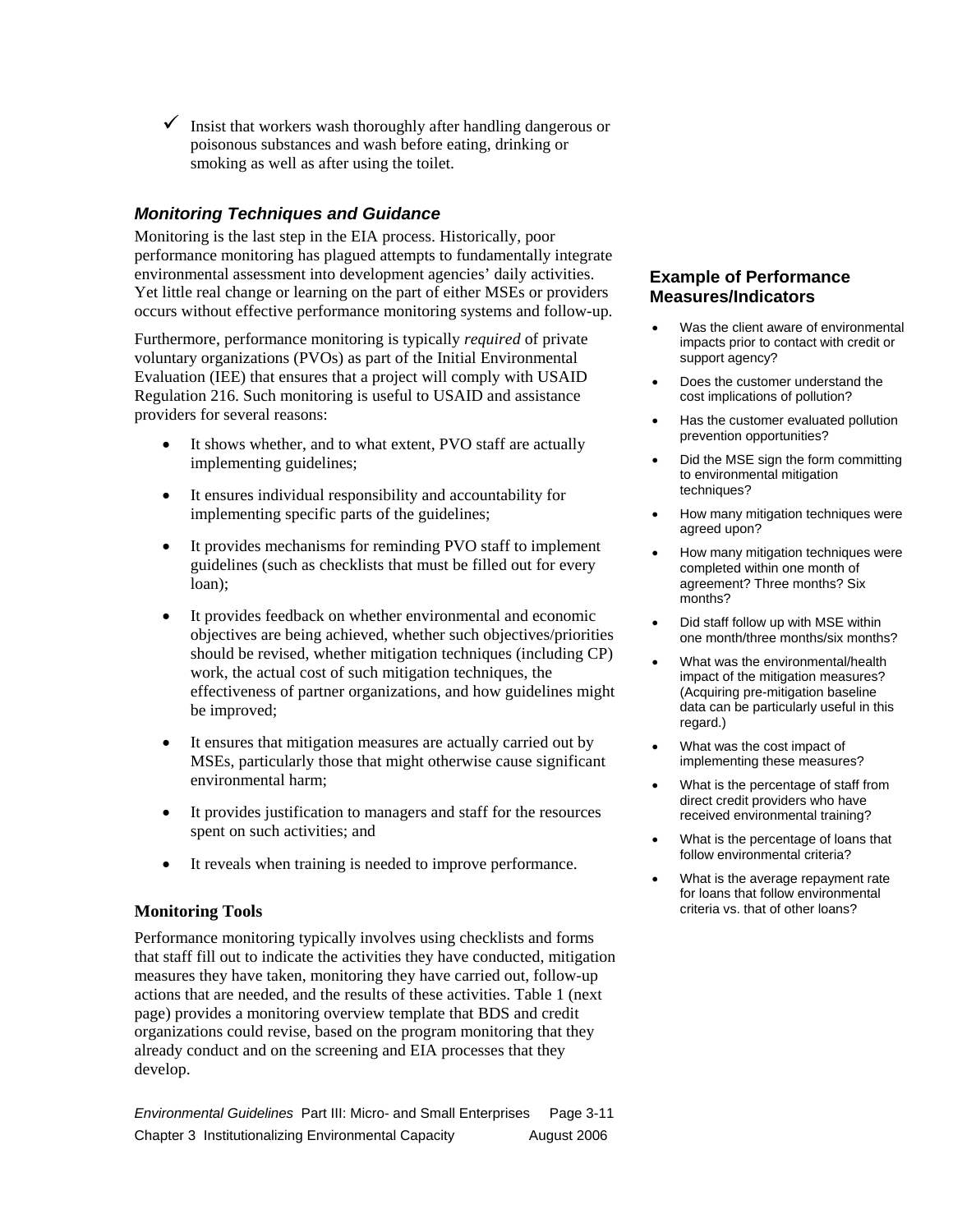#### **Table 1. Sample Impact, Mitigation and Performance Monitoring Matrix**

| <b>Adverse</b><br>impact | <b>Mitigation</b><br>technique | <b>Expected</b><br>cost / impact | <b>Responsibility</b><br>for informing/<br>training the<br><b>MSE</b> and date<br>completed | <b>Responsibility</b><br>for ensuring that<br>mitigation<br>technique is<br>completed and<br>date completed | Outcome of<br>mitigation technique<br>(e.g., money<br>saved/adverse<br>impacts avoided) and<br>other comments |
|--------------------------|--------------------------------|----------------------------------|---------------------------------------------------------------------------------------------|-------------------------------------------------------------------------------------------------------------|---------------------------------------------------------------------------------------------------------------|
|                          |                                |                                  |                                                                                             |                                                                                                             |                                                                                                               |
|                          |                                |                                  |                                                                                             |                                                                                                             |                                                                                                               |

Other monitoring tools and techniques include:

- Checklists or tables filled out by caseworkers (e.g., loan reviewer, trainer) as they complete activities;
- Pre- and post-application forms, with information provided by MSE owners/managers;
- Interviews with plant personnel, neighbors and/or municipal authorities;
- Inspections of a company's activities;
- Air and water sampling; and
- Splitting development assistance into segments—the MSE must perform mitigation properly for one segment before it can receive the next segment.

#### **Guidance for Monitoring Programs**

In setting up overall monitoring programs, consider the following suggestions and observations:

**Cleaner production can reduce monitoring burdens.** Using CP as the primary mitigation strategy can help reduce the need for monitoring MSEs and thus the costs. Because CP approaches are integrated into a business' production process, a business is much more likely to continue to use them even when oversight is lacking.

**Integrate with existing monitoring mechanisms.** Assistance providers should strive to keep monitoring mechanisms short and practical. New environmental performance measures should be integrated, to the greatest extent possible, with existing performance monitoring. For example, a section on environmental issues can be added to reports that staff must fill out when processing loans. This will help ensure that the issues are not overlooked, that it appears as less of an additional burden to staff, and that an information collection system is already in place.

**Choose relevant indicators.** The box on the previous page gives examples of both external and internal performance measures and indicators. Providers should identify indicators most useful to them.

*Environmental Guidelines* Part III: Micro- and Small Enterprises Page 3-12 Chapter 3 Institutionalizing Environmental Capacity August 2006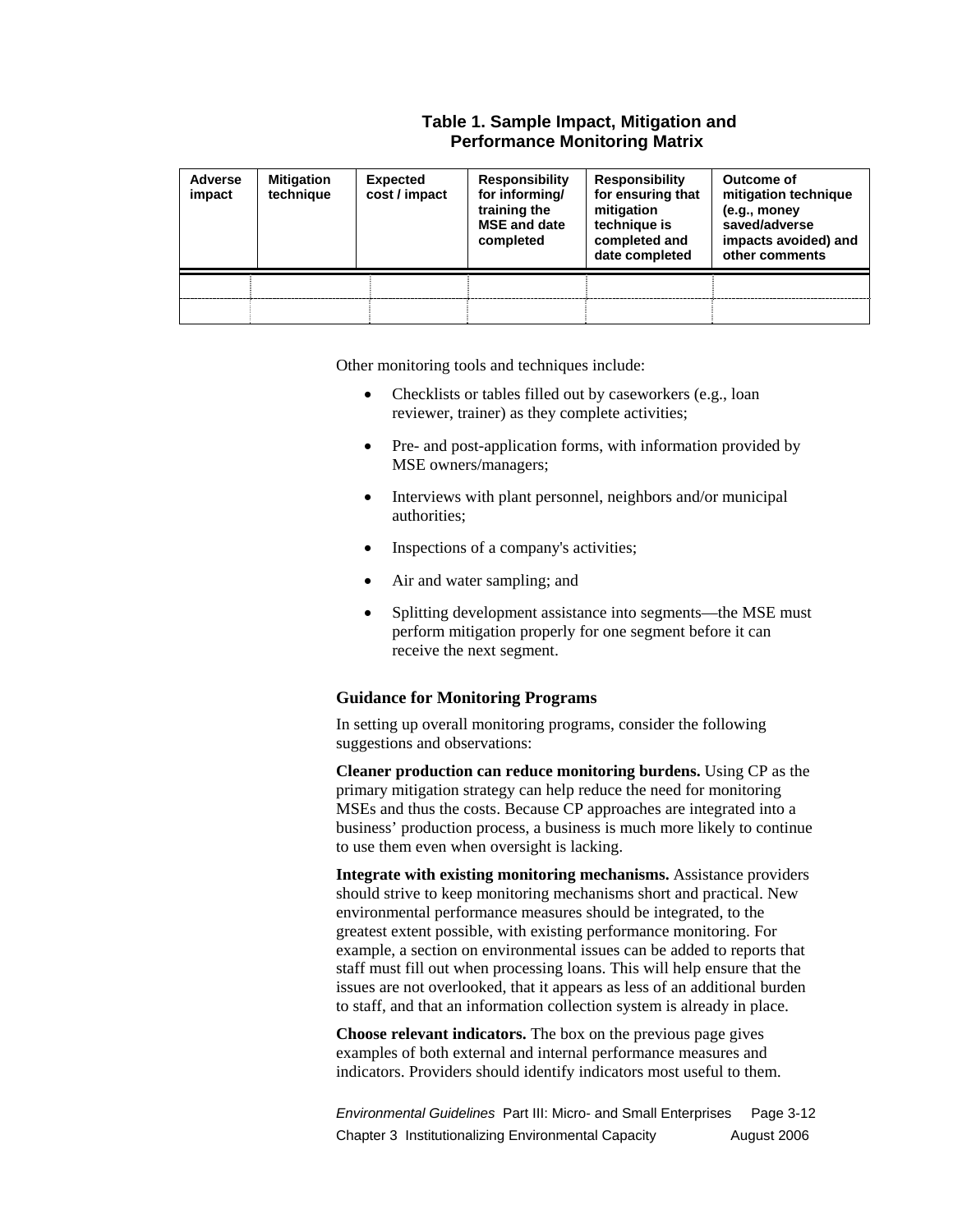**Link monitoring to employee activities.** Performance monitoring systems can be most effective when responsibilities and timelines for specific actions and mitigation measures are clearly specified. Assistance providers, for example, might revise job descriptions or work plans for caseworkers to specifically state that the provider will review caseworkers' performance to see whether they have ensured that environmental screening procedures were followed and that essential environmental mitigation steps were implemented.

**Work with partners.** When appropriate, work with partners to implement monitoring programs. Doing so may reduce monitoring costs. (See guidance below on partnering.)

 **Monitoring doesn't have to be continuous.** Necessary oversight of MSEs could be accomplished efficiently through periodic, statistically significant sampling of all MSEs served.

 **Incorporate monitoring into reports to USAID.** MSE development organizations may wish to use oversight mechanisms such as checklists to help in preparing annual reports to USAID, which are currently required by USAID's policy on microenterprise development. The monitoring activities may also be integrated with other kinds of monitoring conducted as part of USAID's Assessing the Impacts of Microenterprise Services (AIMS) project. This project has created and disseminated a set of low-cost tools for impact assessment, some qualitative, some quantitative.<sup>6</sup> MSE development organizations may also consider integrating environmental performance monitoring systems into the system of evaluation tools created and provided by the SEEP Network.<sup>7</sup>

| <b>Monetary Benefits</b>                                                       | <b>Other Benefits</b>                                        |
|--------------------------------------------------------------------------------|--------------------------------------------------------------|
| Increases profitability through<br>reduced input materials and<br>energy costs | Reduces long-term liabilities                                |
| Improves product quality                                                       | Improves worker health and safety;<br>reduces accident risks |
| Increases throughput                                                           | Reduces environmental pollution<br>and resource degradation  |
| Avoids regulatory and compliance<br>costs                                      | Improves company image to<br>community and customers         |
|                                                                                | Increases competitive advantage                              |

**Table 2. Benefits of Cleaner Production**

 $\overline{a}$ 

<sup>6</sup> More information on current performance evaluation tools for microenterprise development is available at www.mip.org, the Web site of USAID's Microenterprise Innovation Project.

 $7$  According to its Web site, "The Small Enterprise Education and Promotion (SEEP) Network is an association of more than 56 North American private and voluntary

*Environmental Guidelines* Part III: Micro- and Small Enterprises Page 3-13 Chapter 3 Institutionalizing Environmental Capacity August 2006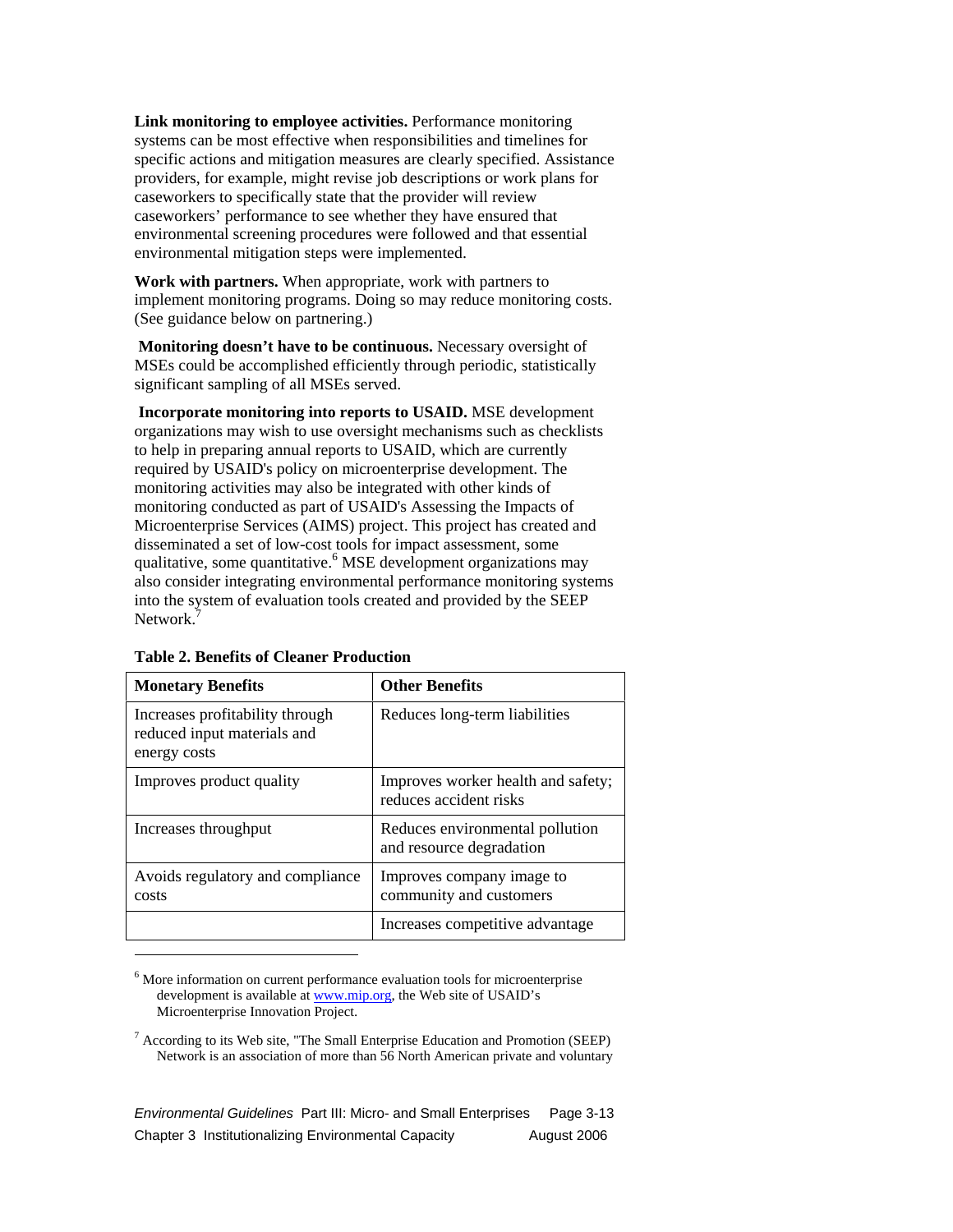#### *Cleaner Production (CP) Assessments for MSEs*

As a reminder from chapter 2, Cleaner Production (CP) is a problemsolving strategy that uses a collection of analytic tools to improve the efficiency of production processes and improve profitability. It is a business-focused, profit-driven approach that can be transparently integrated into a business planning process. It is relevant to all sizes of enterprises, from home-based to multinational. Some of the benefits of CP are summarized in Table 2 (previous page).

CP assessments for MSEs follow an approach similar to EIAs, as shown in the following flowchart (Figure 3). However, where an EIA's focus is on finding and mitigating environmental impacts, CP assessments for MSEs will typically focus on improving MSEs' profitability by reducing waste and using input materials and energy more efficiently.

### **Figure 3**

**Suggested Environmental Screening Process for MSE Assistance Requests** 



1 Staff of assistance providers should be able to make this determination quickly by referencing a list of MSE sectors chosen as having environmental impacts of concern. This list will be developed in colloboration/negotiation with MEO. If it is unknown whether an MSE subsector generates environmental impacts of concern, it is necessary to notify the Organization's EO so that he/she may reseach this subsector and/or consult with the Mission. Each organization must set an internal policy as to whether this question must be answered before the assistance request can be approved

2 It is expected that staff of assistance providers make this determination quickly by referencing a list of MSE sectors chosen as having significant CP opportunities. Assistance Providers will generate this list internally based on institutional knowledge and tools provided in these guidelines. If it is unkn own whether an MSE has known CP opportunities or the opportunities do not offer significant financial payback, the organization must set an internal policy as to how to proceed. At a minimum, the EO should be notified so that he/she may research this subsector. It is recommended that a CP assessment be performed whenever technically and financially feasible

 $\overline{a}$ 

organizations which support micro- and small enterprise programs in the developing world." More information can be found at **www.seepnetwork.org**.

*Environmental Guidelines* Part III: Micro- and Small Enterprises Page 3-14 Chapter 3 Institutionalizing Environmental Capacity **August 2006**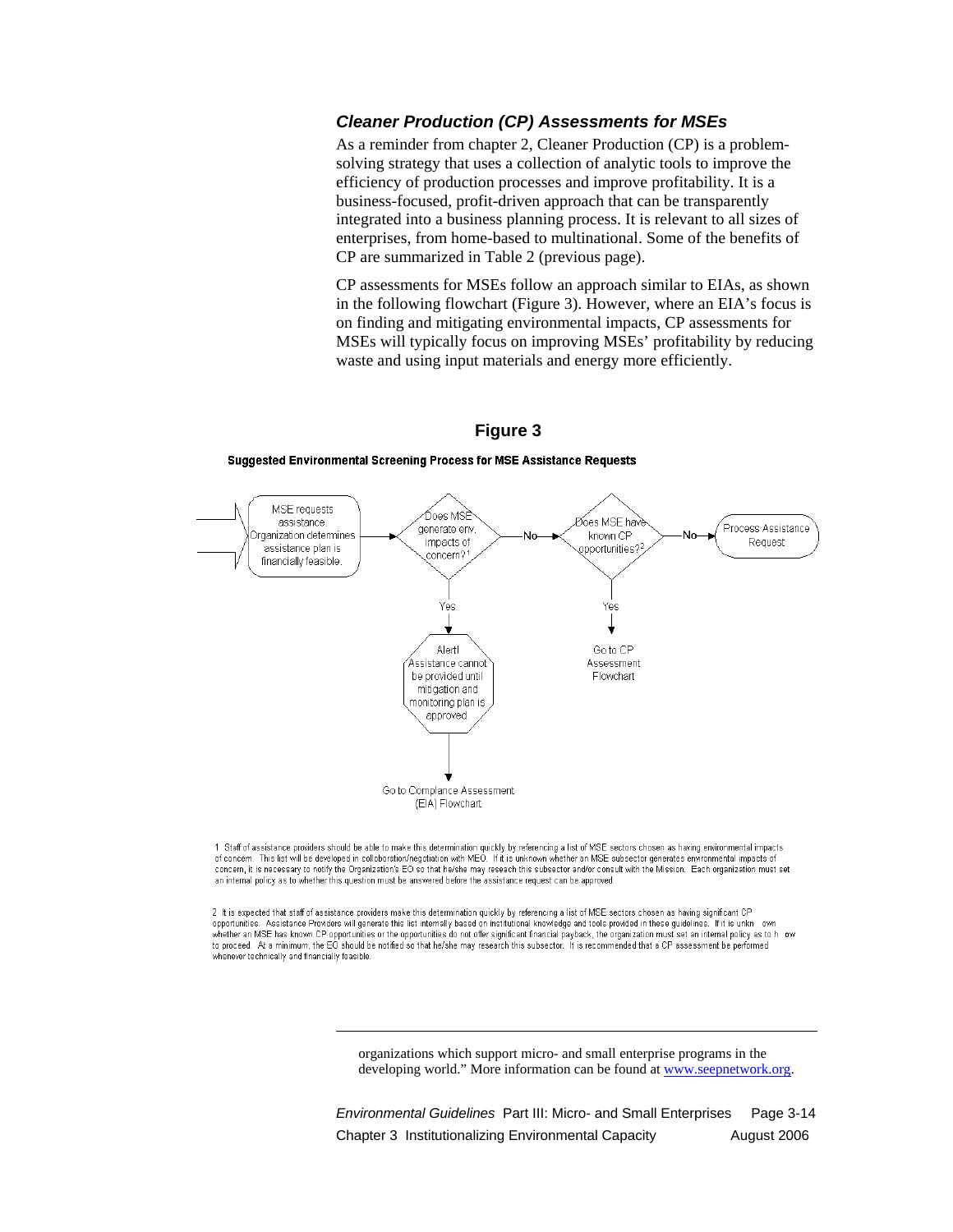Another important difference is the timing of assistance approval. Assistance cannot be provided until the completion of the EIA, if required under regulations. CP assessments, on the other hand, are not ordinarily a regulatory requirement. Therefore, the assistance provider can determine whether to (a) require a CP assessment before granting assistance, or (b) incorporate CP into the assistance itself.<sup>8</sup>

It is often wise for the MSE to perform a CP assessment before providing the assistance. For example, if a loan is requested for new production equipment (boilers, vats, dryers, etc.), it may make more sense to wait until after the CP assessment has identified cost savings with the existing equipment or the most efficient new production equipment before granting the loan. On the other hand, if the request is for management training, it may make sense to integrate CP concepts into the training. The assistance provider is free to approve and implement the requested assistance as best suits each situation. Table 3 below summarizes the similarities and differences between EIAs and CP assessments

*CP assessments for MSEs will typically focus on improving their profitability by reducing waste and using input materials and energy more efficiently.* 

|                                            | <b>EIAs</b>                                                                                                                                                                            | <b>CP Assessments</b>                                                                                                                                                                                                                               |
|--------------------------------------------|----------------------------------------------------------------------------------------------------------------------------------------------------------------------------------------|-----------------------------------------------------------------------------------------------------------------------------------------------------------------------------------------------------------------------------------------------------|
| <b>Process</b><br><b>Steps</b>             | Identify environ-mental<br>impacts, assess<br>impacts, select<br>mitigation options and<br>create Mitigation and<br>Monitoring Plan<br>(MMP), implement<br>MMP, monitor as<br>required | Identify problems and<br>opportunities, prioritize,<br>implement,<br>monitor/evaluate, and seek<br>additional opportunities                                                                                                                         |
| <b>Timing of</b><br>assistance<br>approval | Because FIA<br>is a regulatory<br>requirement,<br>assistance cannot be<br>provided until the EIA<br>process is complete                                                                | CP assessment is not<br>ordinarily a regulatory<br>require-ment, therefore the<br>assistance provider can<br>decide whether to (a)<br>require a CP assessment<br>before granting assistance,<br>or (b) incorporate CP into<br>the assistance itself |
| <b>Focus</b>                               | Mitigation of<br>environmental impacts                                                                                                                                                 | Improved profitability,<br>which also reduces<br>environmental impacts                                                                                                                                                                              |
| <b>Personnel</b>                           | Personnel generally<br>require more<br>environmental<br>expertise                                                                                                                      | Personnel generally<br>require more busi-ness,<br>accounting or process<br>engineering expertise                                                                                                                                                    |

**Table 3. Comparison of EIAs and CP Assessments** 

.

<sup>8</sup> However, USAID recommends including CP assessments in the EIA process, to help determine the most cost-effective approach to mitigating adverse impacts. When CP assessments are part of the EIA process, the request for assistance cannot be granted until after the mitigation and monitoring plan is approved.

*Environmental Guidelines* Part III: Micro- and Small Enterprises Page 3-15 Chapter 3 Institutionalizing Environmental Capacity August 2006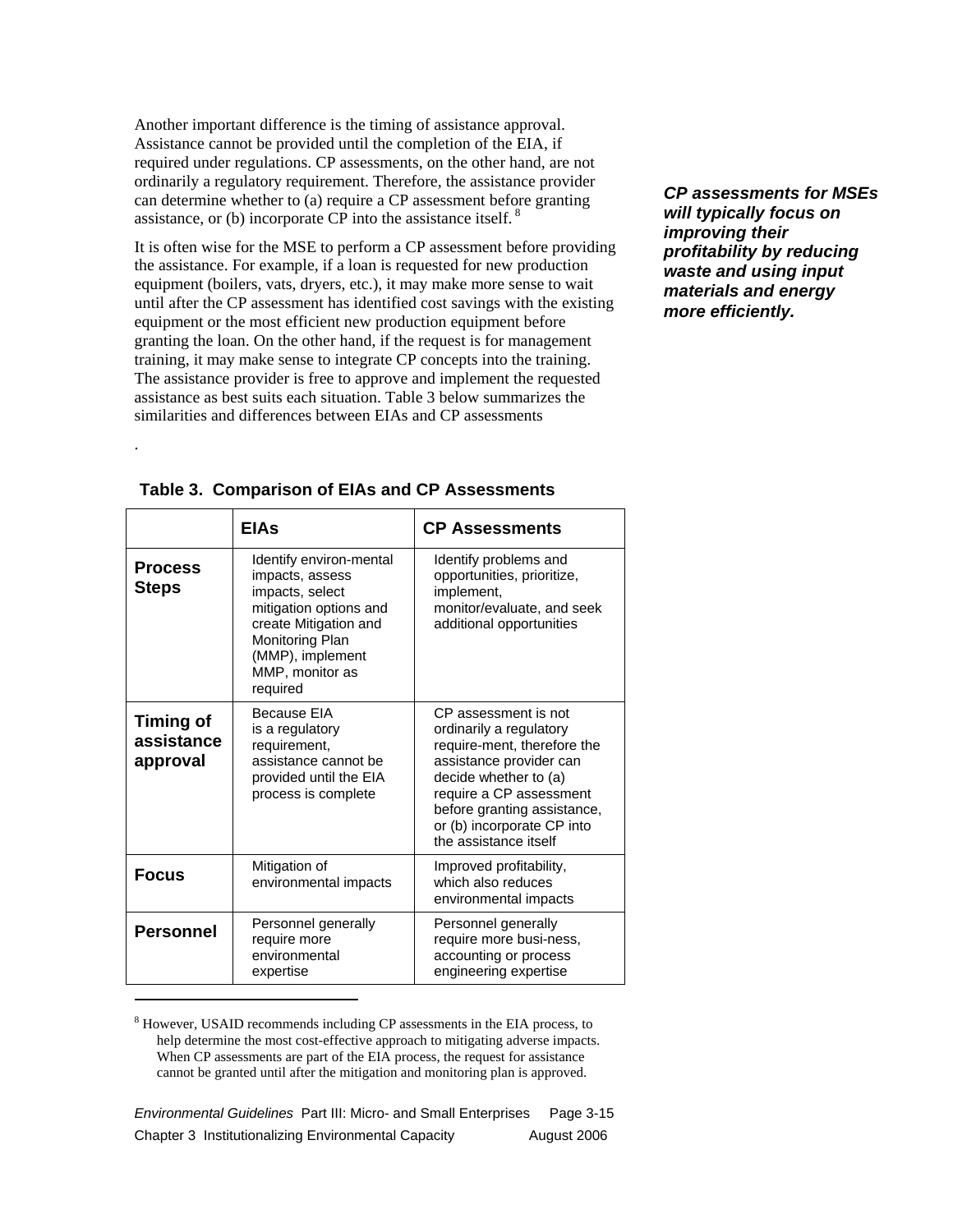A CP assessment may need different personnel from those who conduct the EIA. The EIA typically requires more environmental expertise. CP assessments, on the other hand, require more skills in business and process engineering. (See section below on partnering with other organizations). Consequently, assistance providers may wish to create inhouse CP assessment capacity. BDS providers, for example, may choose to train their field staff in CP assessment skills to complement their existing capabilities in accounting and technology selection. (See section below on training.)

It is important to note that many caseworkers may begin to implement CP even just with the basic understanding of CP presented here. In the beginning, however, partnering with CP specialists and/or providing CP training to staff may help accelerate its use.

#### **Designing a CP Assessment Protocol**

An assessment is a methodical examination and review of the MSE's business activities, ranging from production to accounting. The purpose of assessing is to carefully examine a facility's production processes and identify CP opportunities.

Although it can be helpful to have a CP expert perform the assessment, a layperson can also perform simple assessments with useful results. Many BDS and credit provider field staff who regularly visit their clients' places of business may have already performed tasks similar to a simple CP assessment.

A CP assessment will typically examine

- the condition of the facilities and equipment;
- the steps in the manufacturing process;
- production inputs, including energy, water, raw materials, and chemicals;
- waste and pollution created;
- waste disposal practices; and
- health and safety risks.

As discussed in Chapter 2, there are a variety of CP approaches to improved efficiency. It is important for a CP assessment to at least consider opportunities in each of these categories when evaluating an MSE. The checklist on the next page details these categories, and can be photocopied to help conduct field assessments.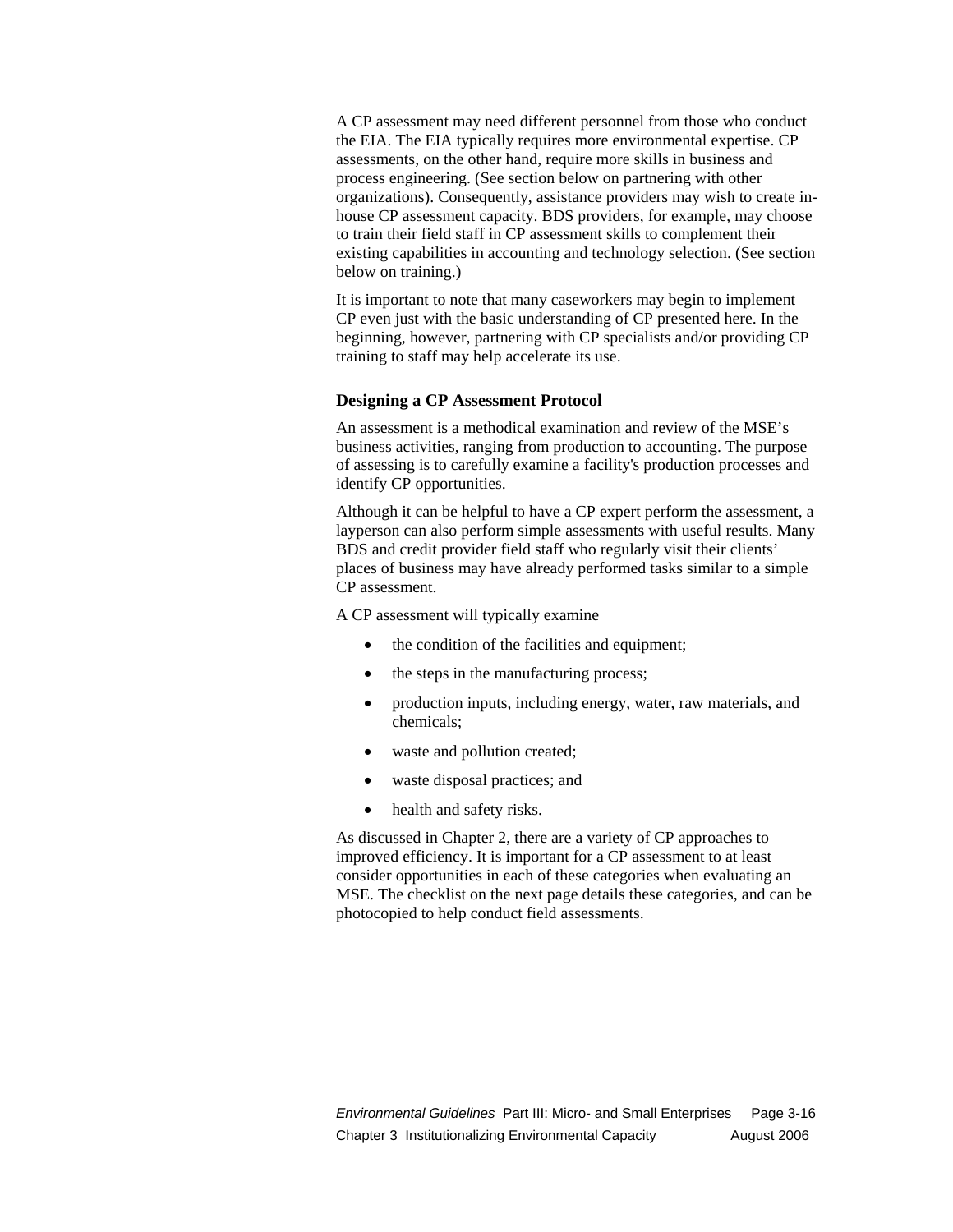| <b>Sample CP Assessment Checklist</b> |                                          |                                                                                                                                                                                                      |                    |
|---------------------------------------|------------------------------------------|------------------------------------------------------------------------------------------------------------------------------------------------------------------------------------------------------|--------------------|
|                                       | Approach                                 | <b>What to Consider</b>                                                                                                                                                                              | <b>Field Notes</b> |
|                                       | 1. Good<br>Housekeeping                  | Preventing leaks and spills, setting up<br>preventive maintenance schedules,<br>regularly checking equipment, making sure<br>employees follow official work procedures.                              |                    |
|                                       | 2. Input Substitution                    | Substituting less expensive, less dangerous,<br>or more efficient input material(s) for existing<br>input material(s).                                                                               |                    |
|                                       | 3. Better Process<br><b>Control</b>      | Changing working procedures, instructions<br>for operating machinery, and record-keeping<br>about the production process to increase<br>throughput, reduce waste, and/or improve<br>product quality. |                    |
|                                       | 4. Equipment<br><b>Modification</b>      | Altering the existing process equipment to<br>increase throughput, reduce waste, and/or<br>improve product quality.                                                                                  |                    |
|                                       | 5. Technology<br>Change                  | Replacing the existing technology or<br>changing the order of production steps to<br>increase throughput, reduce waste, and/or<br>improve product quality.                                           |                    |
|                                       | <b>6. Product</b><br><b>Modification</b> | Changing the characteristics of a product to<br>increase throughput, reduce waste, and/or<br>improve product quality.                                                                                |                    |
|                                       | 7. Energy Efficiency                     | Making changes in any aspect of business<br>operations to reduce energy consumption or<br>cost.                                                                                                      |                    |
|                                       | 8. Onsite Recovery<br>and Reuse          | Capturing and reusing materials that were<br>previously wasted.                                                                                                                                      |                    |
|                                       | 9. Waste-to-Product                      | Identifying an end market and marketing a<br>material formerly considered waste. May<br>involve changes in processing of the original<br>product or new processing steps to<br>transform the waste.  |                    |

*Environmental Guidelines* Part III: Micro- and Small Enterprises Page 3-17 Chapter 3 Institutionalizing Environmental Capacity August 2006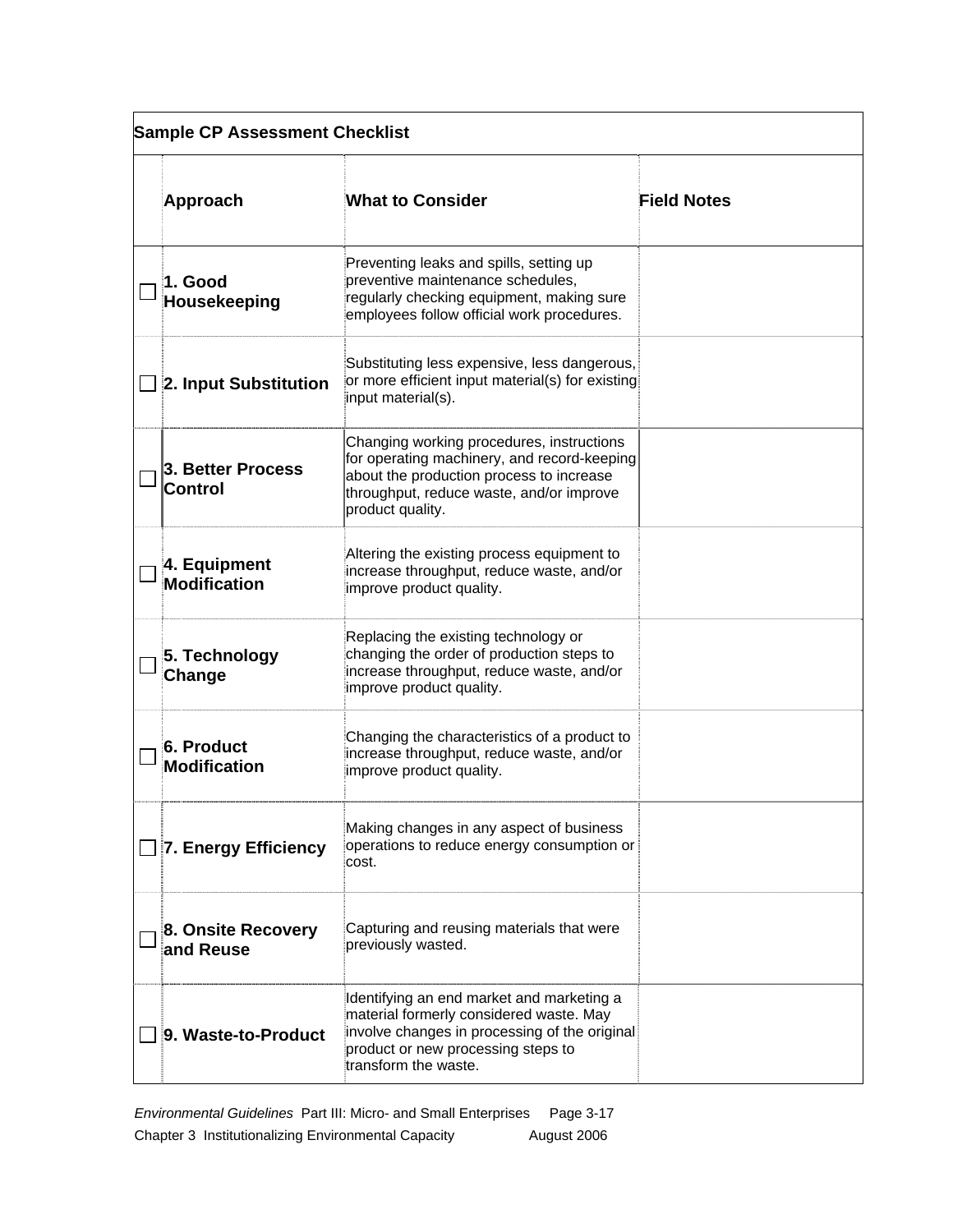#### **Case Study: Olive Oil Bottler (Lebanon)**

A CP assessment performed at this facility revealed that a significant amount of olive oil was being wasted because of a reservoir that often overflowed. The accounting records did not reflect the costs to the business from this loss, and therefore went the loss had gone uncorrected by management. For an investment of US \$40 and two days of labor, the bottler realized a savings of about US \$40,000 per year.

CP projects themselves generally fall into one of two classifications:

- (1) **Projects requiring little investment.** Many CP opportunities that can be identified for MSEs fall into this category— these are "low-hanging fruit" that can have a significant impact on the efficiency of a MSE. In this case, the assistance provider is simply helping to identify CP opportunities while building capacity to identify and implement CP improvements.
- (2) **Projects requiring capital investment.** CP opportunities that require an investment of capital must have a profitability assessment to see if they will be cost-effective. For this type of project, the assistance provider can help with the profitability assessment and may also help secure extra funds for the MSE for implementation.

Assistance providers will need to design their own assessment protocols (rules and procedures) to suit the needs of their staff and reflect the working conditions of the MSEs they assist. Assessment protocols can range from very simple ones (e.g, a checklist of items to identify while walking around a facility) to complex procedures and tools to examine and measure performance in a variety of ways (e.g., quantifying waste and comparing the amounts with those of similar facilities).

Assistance providers may also wish to partner with CP experts to assist in identifying CP opportunities. CP expertise is particularly useful for larger and more complex enterprises and when CP is first being explored for a particular type of enterprise.

A CP assessment may use a variety of different methodologies or approaches to make it easier for assistance providers—and MSEs themselves—to detect cost-saving opportunities. These guidelines offer a summary of two methodologies: (1) full cost accounting, and (2) process mapping. Both of these techniques are considered well suited to an MSE situation, and are easy to understand and integrate well with common managerial best practices.

#### **Full Cost Accounting**

Good managerial accounting practices are important for any firm to be able to identify opportunities to reduce costs. Too often, MSEs do not have an adequate accounting system even for the most basic functioning of the business. As assistance providers work with MSEs, part of a CP assessment will be to help them develop and/or improve their accounting system. Even micro-scale enterprises should have some sort of accounting system, however rudimentary. The adage "What gets measured gets managed" certainly applies to the search for opportunities to reduce wasted input materials and energy. Many MSEs know the total cost of their inputs, but not the total cost of waste and inefficiencies, nor are they aware of opportunities to reduce them. The box at left provides an example of how much it can benefit a business to identify these costs.

Full cost accounting takes standard managerial accounting a step further by revealing hidden and difficult-to-quantify costs that relate to material and energy use. This can reveal new areas where CP improvements can

*Environmental Guidelines* Part III: Micro- and Small Enterprises Page 3-18 Chapter 3 Institutionalizing Environmental Capacity **August 2006**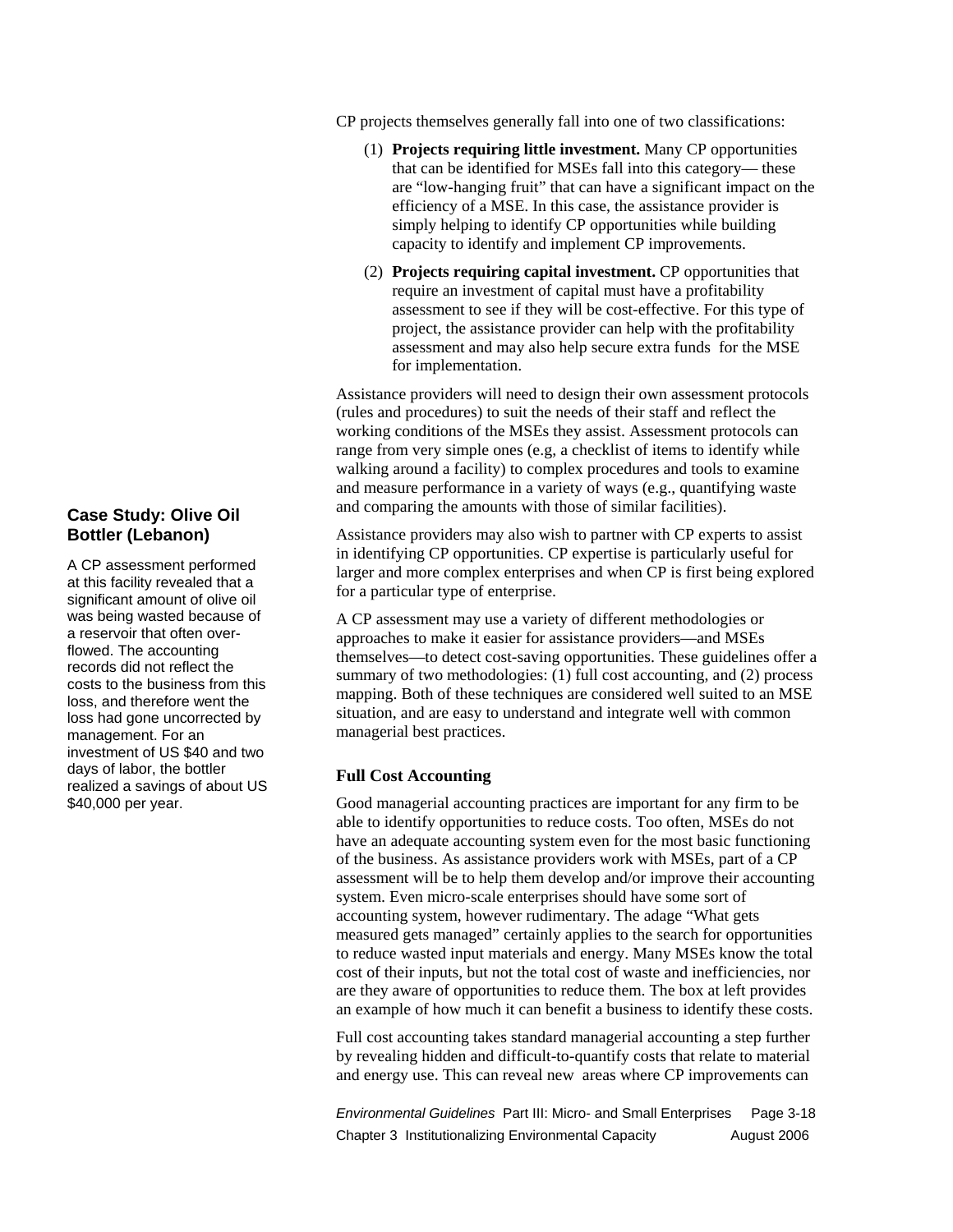reduce waste. Full cost accounting is a technique that (1) identifies costs which are either misallocated as overhead costs or not otherwise accounted for at all in the present system and (2) allocates them to the appropriate business process, making inefficiencies more apparent. For example, accounting records may track raw materials used and final product shipped, but not the amount of scrap waste generated; overlooking waste generation will lead the MSE to ignore potentially cost-saving measures. Other types of costs that may not be accounted for include lost sales from returned products, equipment that must be replaced because of poor maintenance, and future depreciation of new waste-treatment equipment.

To properly identify and allocate previously unidentified sources of waste and inefficiency, full cost accounting uses

- data from the accounting system (general ledger);
- data records from various departments;
- data on activity-based costs such as labor and regulatory compliance, non-product outputs, and process losses; and
- information from colleagues and employees.

In some cases, an MSE may wish to supplement these records with data from its industry, vendors, consultants, business partners, or government. These data may only be estimates of the actual cost. Even so, they can dispute incorrect assumptions about the true costs of doing business for the MSE, and indicate where opportunities for efficiency lie.

For projects that require a capital investment, full cost accounting principles can help provide a more accurate picture of the profitability of the investment by including cost savings from CP that are ignored during traditional profitability assessments. The following four elements of full cost accounting help bring more accurate data to the analysis:

- Its inventory of costs, savings and revenues includes hidden, indirect and less tangible items typically omitted from project analysis.
- It directly allocates costs and savings to specific processes, products and activities instead of pooling them in overhead accounts.
- It extends time horizons for calculating profitability to capture longer-term benefits.
- It uses profitability indicators capable of incorporating the time value of money and long-term costs and savings.

For more details on using full cost accounting to identify CP opportunities, see "Total Cost Assessment Guidelines (DRAFT)," Environment Canada, June 1997, section 7.<sup>9</sup> http://www.emawebsite.org/library\_detail.asp?record=2

 $\overline{a}$ 

*Full cost accounting takes standard managerial accounting a step further by revealing hidden and difficult-toquantify costs that relate to material and energy use. This can reveal new areas where CP improvements can reduce waste.* 

<sup>&</sup>lt;sup>9</sup> Full cost accounting is often referred to as total cost accounting, total cost assessment or environmental management accounting.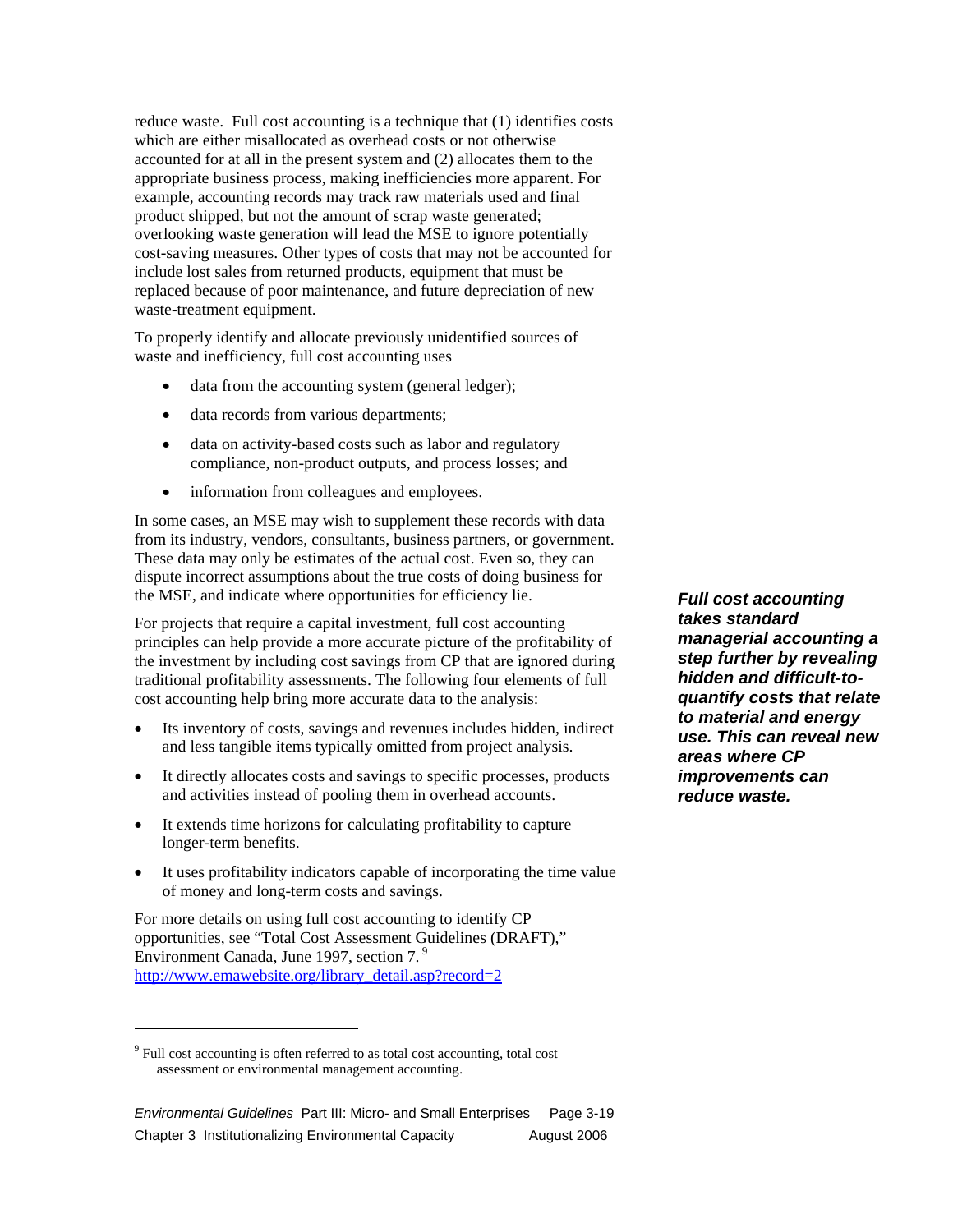#### **Process mapping**

Process mapping is a structured approach to understanding and assessing a facility's activities. It is used to make relationships in a production process visible and to help people to find efficiency improvements that span different process steps.

Often, personnel do not have a good understanding of aspects of the business different from their own. Thus a process map should be constructed collaboratively by various employees from a business in order to capture (1) the important interrelationships between various operations and (2) the cost and waste implications of each. A sample process map for a lithographic printer appears below (Figure 4).



#### **Figure 4: Sample Process Mapping for Lithographic Printer**

Here are some key guidelines for making a process map:

- The various stages in production appear chronologically from left to right.
- Initial process maps should aim at simplicity; more detailed maps can be generated later.
- Input materials and energy for each step are depicted as arrows entering from the top.
- Waste and emissions are depicted as arrows exiting from the bottom.

Process maps can depict the entire process, a series of sub-processes, or an ancillary or intermittent process. For example, the process map above shows the inputs (coming from above) and outputs (exiting below) for the steps in the prepress process for lithographic printing. Using this type

*Environmental Guidelines* Part III: Micro- and Small Enterprises Page 3-20 Chapter 3 Institutionalizing Environmental Capacity **August 2006**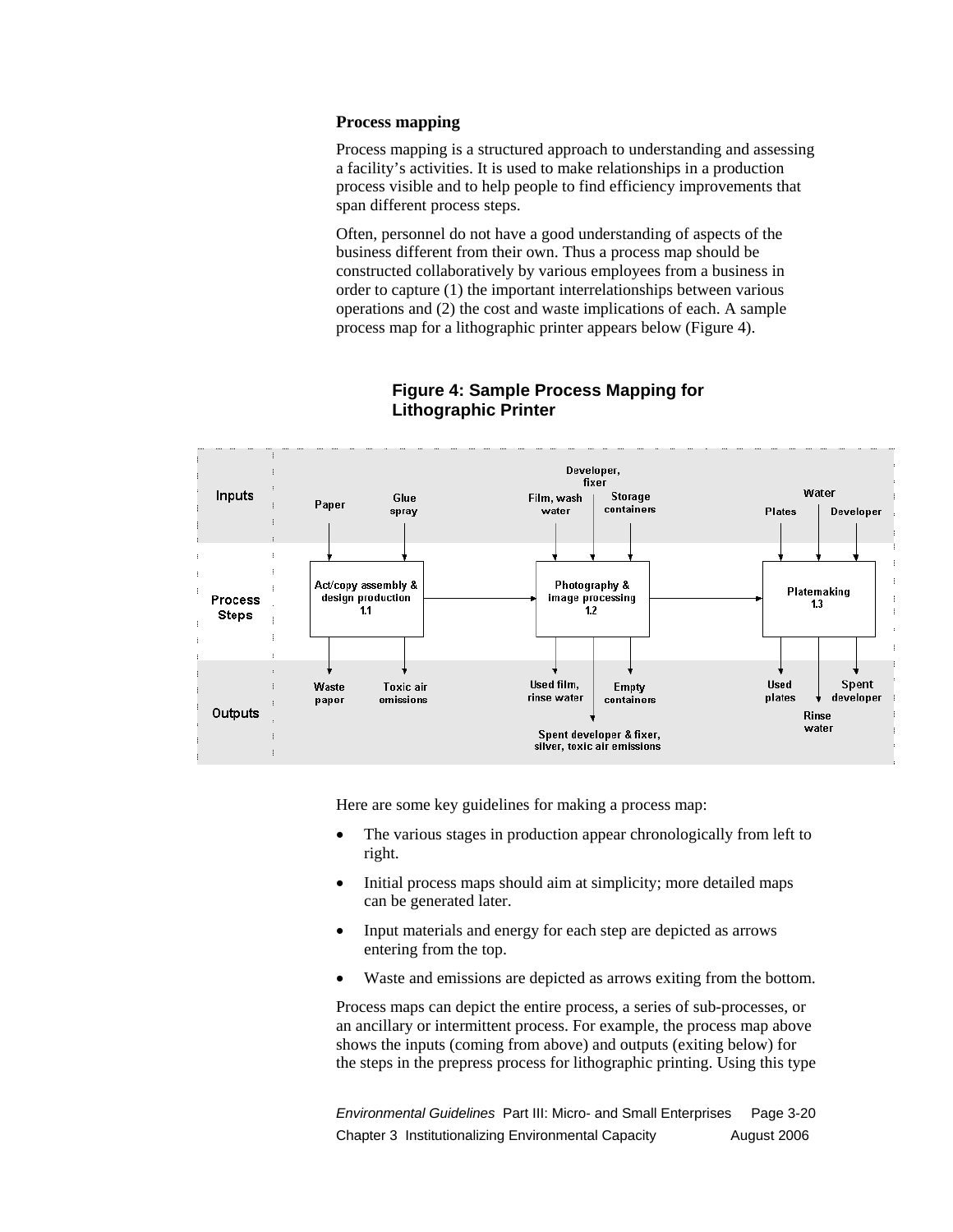of approach, it is easy to identify common inputs and consolidate similar inputs like chemicals. It is also easier to identify inefficiently used inputs (e.g., material that is lost as waste, scrap or pollution). A process map can be used as a visual aid when identifying potential efficiency improvements though the use of the "CP Approaches" checklist above. The box at right presents an example of how process mapping helped identify and resolve a costly inefficiency.

Process maps can also help to allocate costs accurately for full cost accounting. Material flow quantities can be added to a process map to help determine what fraction of input materials ends up as waste. Cost information can then be added, based on these quantities. In this way, the process map helps to give owners and managers a framework for approaching their business from a "systems" perspective.

Additional information on process mapping can be found in Pojasek 1997.

### **Building an Organization's Environmental Capacity**

In responding to these guidelines, BDS and credit institutions may find that they (or the MSEs that they work with) do not have all the skills or tools on hand to be able to effectively integrate environmental concerns into their daily operations right away. To address this capacity gap, BDS and credit providers may wish to consider training opportunities, partnering possibilities, and available tools and templates on which they can model their own screening and compliance materials.

### *Training for BDS and Credit Institutions*

Proper implementation of environmental guidelines may require training for staff of organizations assisting in the development of MSEs, as well as for MSE owners, managers, and employees. Training may be available from private consultants, NGOs, national Cleaner Production centers, government agencies or international aid agencies. One example is the training available from the GTZ, the German development agency. Its Pilot Programme for the Promotion of Environmental Management in the Private Sector of Developing Countries (P3U) provides training in general and subsector-specific "good housekeeping" measures that MSEs can use to mitigate their environmental impacts, focusing upon those measures that require only a modest amount of time or money to implement. The box on the next page describes another example—a cleaner production training specifically designed to increase the value BDS staff provide to their clients. Similar training courses could be targeted specifically for credit providers.

Ideally, environmental training for BDS providers and credit organizations should include information about the following topics:

• General facts about MSEs and the occupational health and environmental issues associated with them.

*Environmental Guidelines* Part III: Micro- and Small Enterprises Page 3-21

### Chapter 3 Institutionalizing Environmental Capacity August 2006

#### **Case Study: Printing and Laminating Company (Zimbabwe)**

This business prints and laminates film for the food packaging industry (e.g., potato chip bags). During a CP assessment, the staff generated a process map and noted on it the value of the lost materials associated with operations (e.g., resulting from printing errors). The CP team noticed that the cost of lost materials was significant, and that one cause of loss was the delay between the development of a printing problem and the problem's being detected.

The company decided to make a CP investment in a quality control camera at a cost of about US \$100,000. The annual cost savings from reduced material waste was about US \$40,000 per year.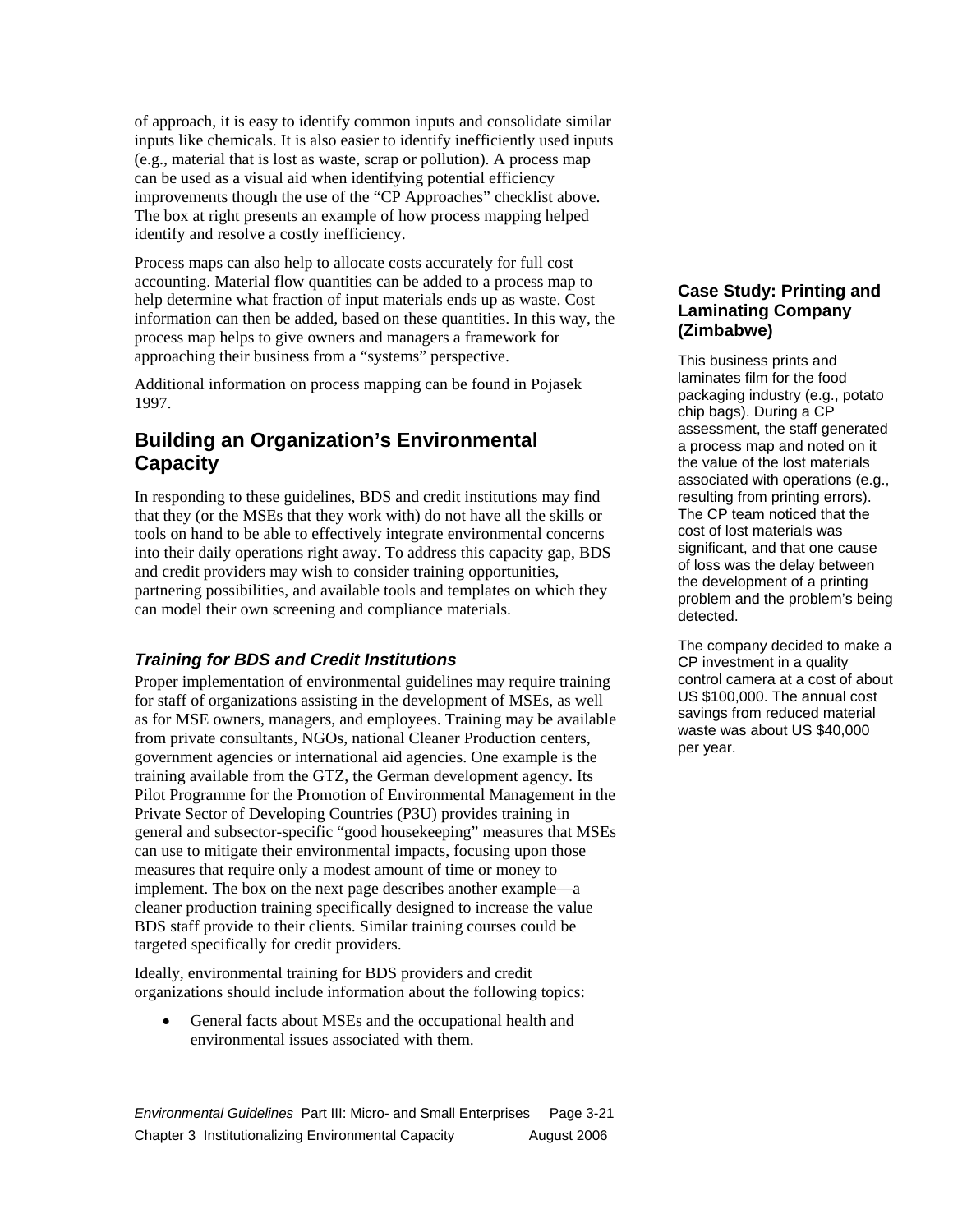#### **Training BDS Staff in Cleaner Production**

In Mozambique in July 2002, BDS provider TechnoServe offered a new, three-day training course to professionals from its own and other service and credit organizations.

The USAID-funded course, "Improving Micro and Small Enterprise Success Rates through Cleaner Production," oriented these professionals to the cost-saving and other business opportunities associated with cleaner production. It helped them identify ways in which they are already promoting some aspects of cleaner production, helped them begin to develop skills in identifying cleaner production opportunities, and encouraged them to effectively and efficiently integrate cleaner production thinking and environmental regulatory compliance into their everyday operations.

This well-received course is likely to be offered again in the future. In addition, a CD-ROM of the training materials is available from Tellus Institute, the lead trainer (CP@tellus.org). The training materials may also soon be available online at the ENCAP Web site (www.encapafrica.org) .

- CP approaches and tools, particularly focusing on the business benefits to clients.
- Clean technologies and methods for preventing and mitigating adverse environmental impacts.
- Use of environmental screening, guided questions, and classification procedures in the environmental review of MSEs. Ideally, the specific procedures and tools used in environmental screening, EIA and CP assessment would be developed by the assistance provider before the training.

USAID partners may also wish to develop informational materials, outlining impacts and mitigation options, for use in particular subsectors of concern to their operations in specific geographic areas. The CP fact sheets in Chapter 4 illustrate the type of subsector-specific materials that staff may find useful.

These guidelines recognize that BDS and credit providers are best placed to determine how to convey environmental and/or cleaner production information to client MSEs. However, providers may wish to consider using direct MSE training materials developed by other organizations.

#### *Partnering with other organizations*

These guidelines should help to make environmental review procedures and CP an integral part of all MSE support and credit activities. However, as noted above, BDS and credit providers may not always have the in-house expertise and/or resources to carry out every one of the guidelines' elements, particularly if they wish to extensively customize the guidelines.

Moreover, the guidelines are intended to allow MSE development organizations to continue to focus on their primary missions. (In fact, if properly implemented, these practices should help these organizations achieve their development goals by improving short- and long-run economic outcomes.) The organizations may wish to consider developing partnerships to maximize expertise and results, particularly until their own internal competency in environmental issues is well developed.

Partners might conduct EIAs or CP assessments of targeted enterprises, help prepare materials for trainings, oversee implementation of mitigation measures by MSEs, or conduct environmental evaluations of credit applications. For example, credit organizations may wish to partner with specialized technical consultants to provide their staff with environmental/CP training and/or train targeted clients in proper environmental procedures or CP methods. BDS and credit providers may already be partnering with such consultants to obtain other management training skills, making this a relatively easy add-on.

Potential partners include environmental NGOs; community groups; private consultants; technical organizations, such as National Cleaner Production Centers; local, regional or national environmental regulatory agencies; trade associations; universities; scientific/research programs; or

*Environmental Guidelines* Part III: Micro- and Small Enterprises Page 3-22 Chapter 3 Institutionalizing Environmental Capacity **August 2006**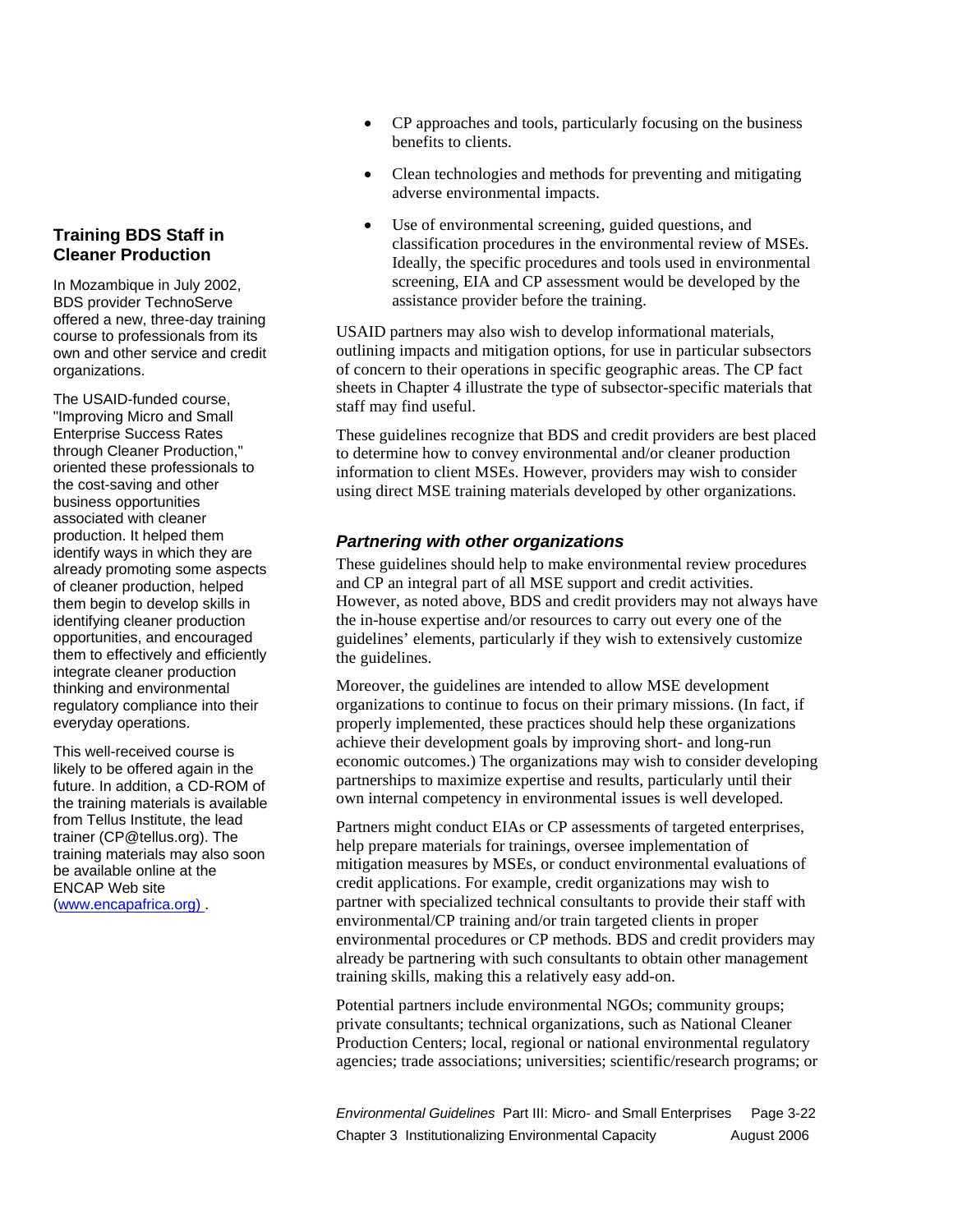other even other BDS/credit providers that have developed more advanced environmental integration strategies. Their appropriateness depends on the organizations' particular qualifications, resources, and/or mandates. Working with these organizations can help providers integrate these activities into their internal structure and make them more sustainable in the local context. The box at right gives an example of how working with a trade association may be beneficial.

#### *Tools for BDS and credit providers*

As mentioned above, these guidelines present several tools to help providers with screening, mitigation, and monitoring.

First, the sample program-level screening form in **Annex A** will help identify proposed programs which USAID Regulation 216 might not allow or for which it might require mitigation. However, Regulation 216 does not directly address many of the activities undertaken by MSEs that may damage the environment—nor does it raise awareness of many cleaner production opportunities that could cost-effectively mitigate those impacts and improve the financial viability of enterprises.

**Annexes B and C** are designed to help users of these guidelines identify potentially damaging enterprises that are not expressly covered under Regulation 216, and to focus in on critical adverse impacts and a more complete range of mitigation opportunities.

- To help readers orient themselves, **Annex B** lists dozens of types of enterprises that commonly receive development assistance and divides them into three groups: (1) those that are expected to have beneficial impacts on the environment, (2) those expected to have minimal adverse environmental effects, and (3) those that are expected to have potentially significant adverse effects. Some BDS and credit providers will likely wish to develop much more targeted lists for subsectoral screening purposes, depending upon the types of enterprises with which they work frequently and about which more information is available. For instance, BDS and credit providers could focus most screening activities upon types of MSEs covered in the Cleaner Production Fact Sheets (see below).
- For those BDS and credit providers that wish to conduct a more detailed screening, **Annex C** provides a sample enterprisespecific questionnaire. Only knowing the category that the enterprise belongs to may not be enough for providers to fully understand the scope and scale of its potential environmental impacts. Several important enterprise-specific factors may also need to be considered, including the nature of the proposed activities and their magnitude, location, duration of impact, environmental context, and political, social and economic importance. Helping MSEs fill out a screening questionnaire helps providers to conduct this second level of screening, which they may wish to reserve for unusual cases, given the additional resources required to conduct such an assessment.

**Trade Associations Promoting Environmental Action** 

In the past, trade associations have played a substantial role in helping mitigate environmental damage such as by organizing participation in common waste treatment schemes or self-regulatory approaches. For example, the Kenya Flower Council (an association of flower growers) has been instrumental in developing and promoting a self-regulatory environmental standard.

Such self-regulatory approaches might be particularly viable options when MSEs are linked to international markets that seek assurances about the sustainability profile of their producers. For example, certain industries—such as electronics and automotive manufacturing—are increasingly requiring their suppliers to be registered to ISO 14001, an industry-developed international standard for environmental management systems (EMS). In the last two years, both Ford and IBM have begun requiring their suppliers to be registered. Likewise, international standards exist for sustainable fisheries and agriculture. Experts are now beginning to focus on developing EMSs for small enterprises.

Support and credit organizations should be careful, however, before investing resources in promoting such paths, because many observers have questioned the effectiveness of these approaches. Practitioners should ensure that MSEs' initial costs for setting up management systems do not overwhelm the benefits and that environmental goals could not be accomplished otherwise.

In addition, they should try to ensure that trade associations are acting in good faith and that mechanisms can be developed to help guard against free riders (i.e., companies that participate only for the benefits and do not actually change their environmental impact).

*Environmental Guidelines* Part III: Micro- and Small Enterprises Page 3-23 Chapter 3 Institutionalizing Environmental Capacity August 2006